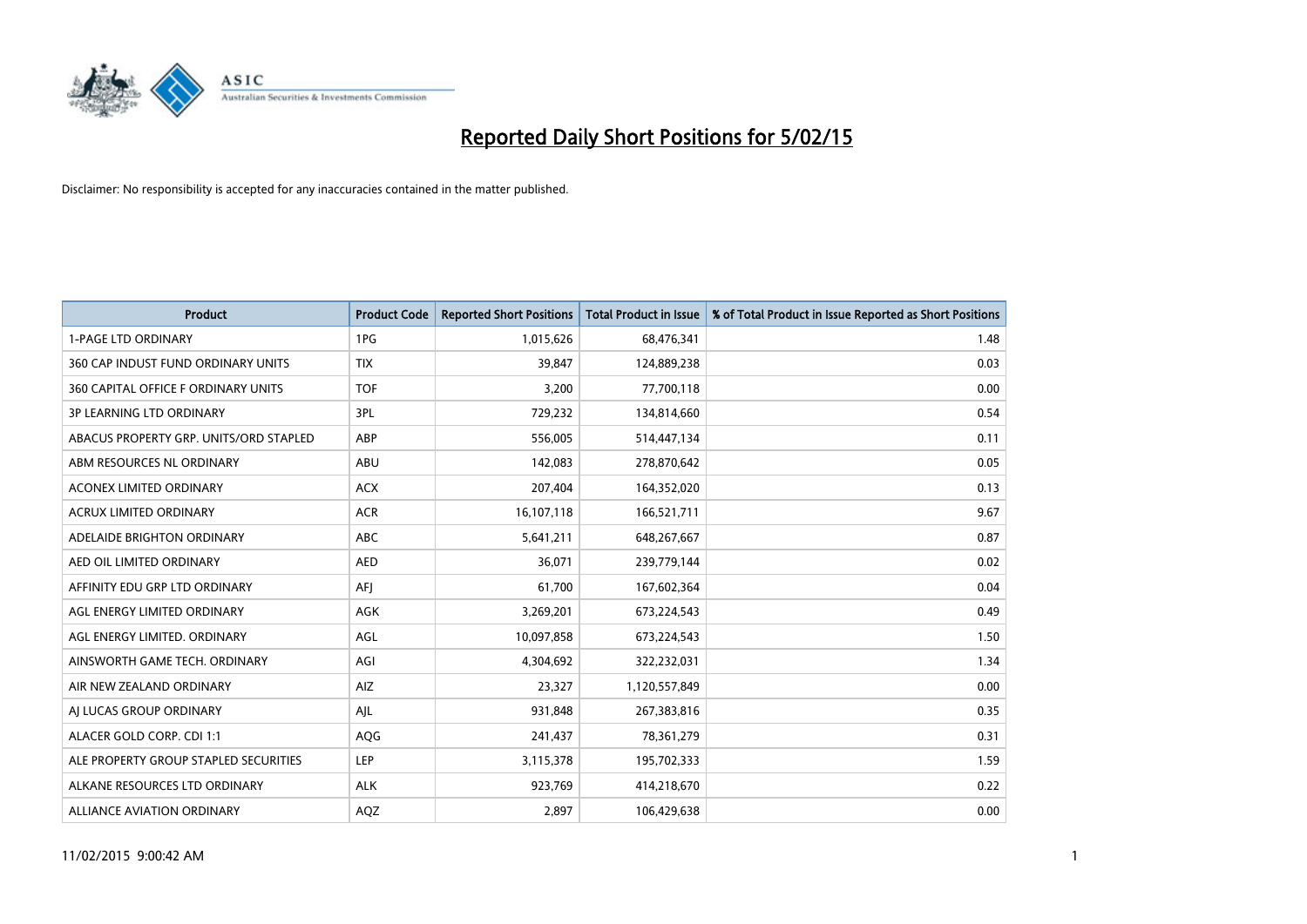

| <b>Product</b>                          | <b>Product Code</b> | <b>Reported Short Positions</b> | <b>Total Product in Issue</b> | % of Total Product in Issue Reported as Short Positions |
|-----------------------------------------|---------------------|---------------------------------|-------------------------------|---------------------------------------------------------|
| ALLIGATOR ENERGY ORDINARY               | AGE                 | 142,858                         | 307,784,900                   | 0.05                                                    |
| ALS LTD ORDINARY                        | <b>ALQ</b>          | 36,660,609                      | 407,246,306                   | 9.00                                                    |
| ALTIUM LIMITED ORDINARY                 | <b>ALU</b>          | 126,658                         | 129,272,762                   | 0.10                                                    |
| ALUMINA LIMITED ORDINARY                | <b>AWC</b>          | 18,273,214                      | 2,806,225,615                 | 0.65                                                    |
| AMALGAMATED HOLDINGS ORDINARY           | AHD                 | 287                             | 157,917,136                   | 0.00                                                    |
| AMCOM TELECOMM, ORDINARY                | AMM                 | 2,202,981                       | 266,399,148                   | 0.83                                                    |
| AMCOR LIMITED ORDINARY                  | AMC                 | 7,902,996                       | 1,206,684,923                 | 0.65                                                    |
| AMP CAPITAL CHINA ORDINARY UNITS        | AGF                 | 20,249,779                      | 374,593,484                   | 5.41                                                    |
| AMP LIMITED ORDINARY                    | AMP                 | 11,781,995                      | 2,957,737,964                 | 0.40                                                    |
| ANSELL LIMITED ORDINARY                 | <b>ANN</b>          | 4,900,172                       | 153,139,924                   | 3.20                                                    |
| ANTARES ENERGY LTD ORDINARY             | AZZ                 | 346,170                         | 241,580,932                   | 0.14                                                    |
| ANZ BANKING GRP LTD ORDINARY            | <b>ANZ</b>          | 17,084,033                      | 2,765,980,222                 | 0.62                                                    |
| APA GROUP STAPLED SECURITIES            | APA                 | 13,827,954                      | 1,114,307,369                 | 1.24                                                    |
| APN NEWS & MEDIA ORDINARY               | <b>APN</b>          | 3,252,957                       | 1,029,041,356                 | 0.32                                                    |
| APN OUTDOOR GRP ORDINARY                | <b>APO</b>          | 22,609                          | 166,614,509                   | 0.01                                                    |
| AQUARIUS PLATINUM. ORDINARY             | <b>AOP</b>          | 2,877,083                       | 1,502,695,183                 | 0.19                                                    |
| ARAFURA RESOURCE LTD ORDINARY           | ARU                 | 2,000                           | 441,270,644                   | 0.00                                                    |
| ARB CORPORATION ORDINARY                | ARP                 | 674,353                         | 79,156,214                    | 0.85                                                    |
| ARDENT LEISURE GROUP STAPLED SECURITIES | AAD                 | 3,735,057                       | 438,666,245                   | 0.85                                                    |
| ARENA REIT. STAPLED                     | ARF                 | 106,357                         | 211,605,103                   | 0.05                                                    |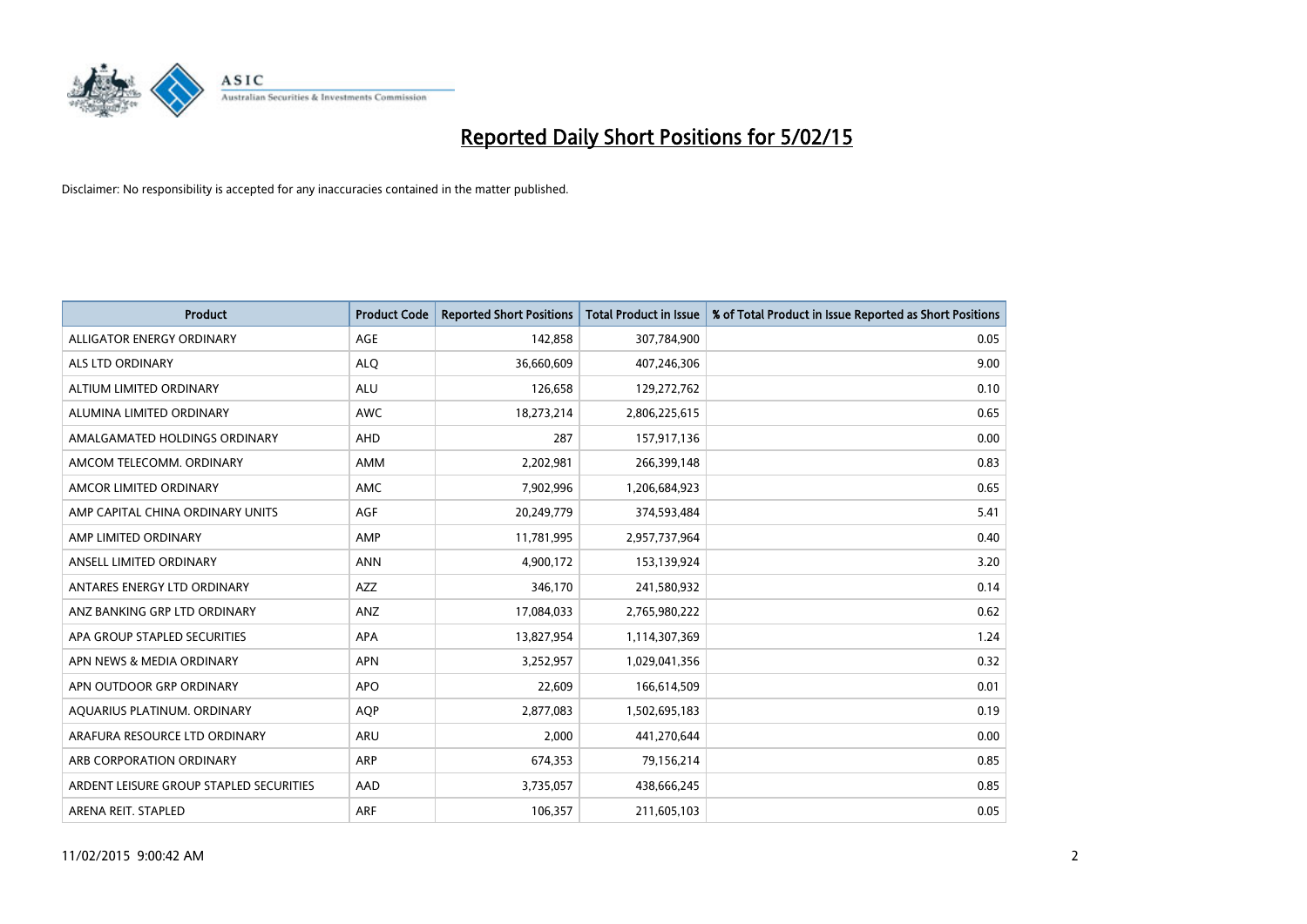

| <b>Product</b>                            | <b>Product Code</b> | <b>Reported Short Positions</b> | <b>Total Product in Issue</b> | % of Total Product in Issue Reported as Short Positions |
|-------------------------------------------|---------------------|---------------------------------|-------------------------------|---------------------------------------------------------|
| ARISTOCRAT LEISURE ORDINARY               | ALL                 | 536,977                         | 633,822,253                   | 0.08                                                    |
| ARRIUM LTD ORDINARY                       | ARI                 | 159,211,206                     | 2,937,293,755                 | 5.42                                                    |
| ASALEO CARE LIMITED ORDINARY              | AHY                 | 8,230,605                       | 603,469,434                   | 1.36                                                    |
| ASCIANO LIMITED ORDINARY                  | <b>AIO</b>          | 4,020,381                       | 975,385,664                   | 0.41                                                    |
| ASHLEY SERVICES GRP ORDINARY              | <b>ASH</b>          | 498,972                         | 150,000,000                   | 0.33                                                    |
| ASPEN GROUP ORD/UNITS STAPLED             | APZ                 | 39,515                          | 113,183,450                   | 0.03                                                    |
| ASPIRE MINING LTD ORDINARY                | AKM                 | 1,000,001                       | 703,463,306                   | 0.14                                                    |
| ASTRO JAP PROP GROUP STAPLED US PROHIBIT. | AJA                 | 119,900                         | 66,690,637                    | 0.18                                                    |
| ASX LIMITED ORDINARY                      | ASX                 | 6,992,341                       | 193,595,162                   | 3.61                                                    |
| ATLAS IRON LIMITED ORDINARY               | AGO                 | 97,462,407                      | 919,475,619                   | 10.60                                                   |
| AUCKLAND INTERNATION ORDINARY             | AIA                 | 110,566                         | 1,190,484,097                 | 0.01                                                    |
| AURIZON HOLDINGS LTD ORDINARY             | AZJ                 | 4,474,047                       | 2,123,934,162                 | 0.21                                                    |
| AUSDRILL LIMITED ORDINARY                 | ASL                 | 25,606,800                      | 312,277,224                   | 8.20                                                    |
| AUSENCO LIMITED ORDINARY                  | AAX                 | 420,423                         | 168,449,799                   | 0.25                                                    |
| AUSNET SERVICES STAPLED SECURITIES        | <b>AST</b>          | 41,566,107                      | 3,466,913,009                 | 1.20                                                    |
| AUST CAREERS NETWORK ORDINARY             | <b>ACO</b>          | 500,000                         | 83,748,775                    | 0.60                                                    |
| AUST INDUSTRIAL REIT UNIT                 | ANI                 | 45,106                          | 96,288,031                    | 0.05                                                    |
| AUSTAL LIMITED ORDINARY                   | ASB                 | 84,279                          | 346,865,169                   | 0.02                                                    |
| AUSTBROKERS HOLDINGS ORDINARY             | <b>AUB</b>          | 89,964                          | 61,740,597                    | 0.15                                                    |
| AUSTEX OIL LIMITED ORDINARY               | <b>AOK</b>          | 162,000                         | 558,571,402                   | 0.03                                                    |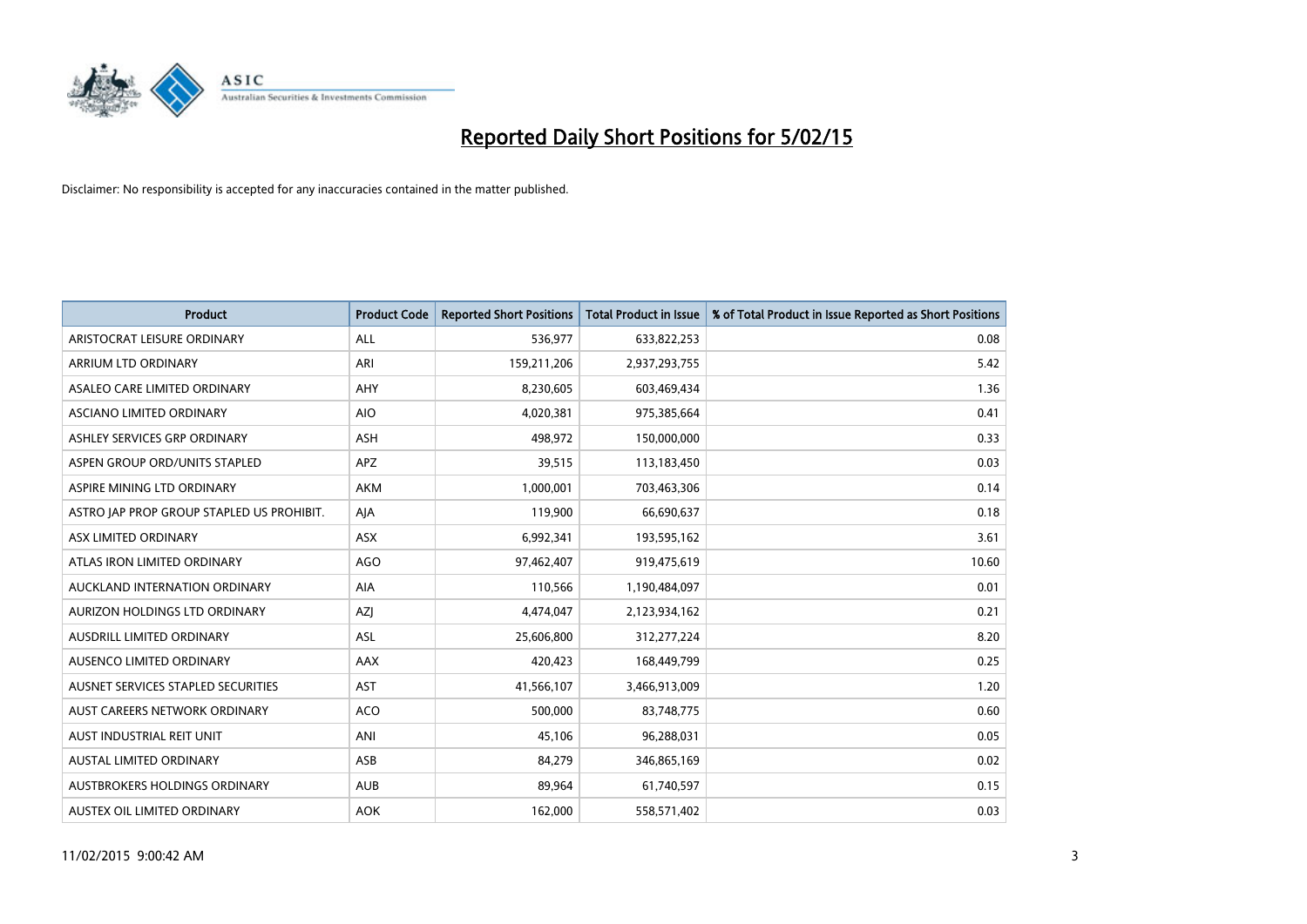

| <b>Product</b>                    | <b>Product Code</b> | <b>Reported Short Positions</b> | <b>Total Product in Issue</b> | % of Total Product in Issue Reported as Short Positions |
|-----------------------------------|---------------------|---------------------------------|-------------------------------|---------------------------------------------------------|
| AUSTIN ENGINEERING ORDINARY       | ANG                 | 401,445                         | 84,274,004                    | 0.48                                                    |
| AUSTIN EXPLORATION ORDINARY       | <b>AKK</b>          | 4,707,054                       | 332,607,790                   | 1.42                                                    |
| AUSTRALIAN AGRICULT, ORDINARY     | AAC                 | 7,196,881                       | 532,474,721                   | 1.35                                                    |
| AUSTRALIAN PHARM. ORDINARY        | API                 | 7,652,741                       | 488,115,883                   | 1.57                                                    |
| AUTOMOTIVE HOLDINGS ORDINARY      | AHE                 | 3,204,863                       | 306,437,941                   | 1.05                                                    |
| AVANCO RESOURCES LTD ORDINARY     | AVB                 | 2,544,841                       | 1,661,675,855                 | 0.15                                                    |
| AVEO GROUP STAPLED SECURITIES     | AOG                 | 1,687,100                       | 499,484,314                   | 0.34                                                    |
| AWE LIMITED ORDINARY              | AWE                 | 22,039,148                      | 525,861,050                   | 4.19                                                    |
| <b>AZONTO PET LTD ORDINARY</b>    | APY                 | $\mathbf{1}$                    | 1,159,375,100                 | 0.00                                                    |
| AZUMAH RESOURCES ORDINARY         | <b>AZM</b>          | 1                               | 393,850,639                   | 0.00                                                    |
| BANDANNA ENERGY ORDINARY          | <b>BND</b>          | 17,540,654                      | 528,481,199                   | 3.32                                                    |
| BANK OF QUEENSLAND. ORDINARY      | <b>BOQ</b>          | 5,566,636                       | 366,982,047                   | 1.52                                                    |
| <b>BASE RES LIMITED ORDINARY</b>  | <b>BSE</b>          | 335,869                         | 563,902,771                   | 0.06                                                    |
| <b>BATHURST RES LTD. ORDINARY</b> | <b>BRL</b>          | 207,998                         | 947,828,434                   | 0.02                                                    |
| <b>BC IRON LIMITED ORDINARY</b>   | <b>BCI</b>          | 16,664,000                      | 196,196,992                   | 8.49                                                    |
| BEACH ENERGY LIMITED ORDINARY     | <b>BPT</b>          | 67,904,698                      | 1,297,496,886                 | 5.23                                                    |
| BEADELL RESOURCE LTD ORDINARY     | <b>BDR</b>          | 35,545,875                      | 798,657,280                   | 4.45                                                    |
| BEGA CHEESE LTD ORDINARY          | <b>BGA</b>          | 2,572,338                       | 152,602,945                   | 1.69                                                    |
| BENDIGO AND ADELAIDE ORDINARY     | <b>BEN</b>          | 17,870,830                      | 450,940,880                   | 3.96                                                    |
| BENITEC BIOPHARMA ORDINARY        | <b>BLT</b>          | 30,000                          | 115,603,610                   | 0.03                                                    |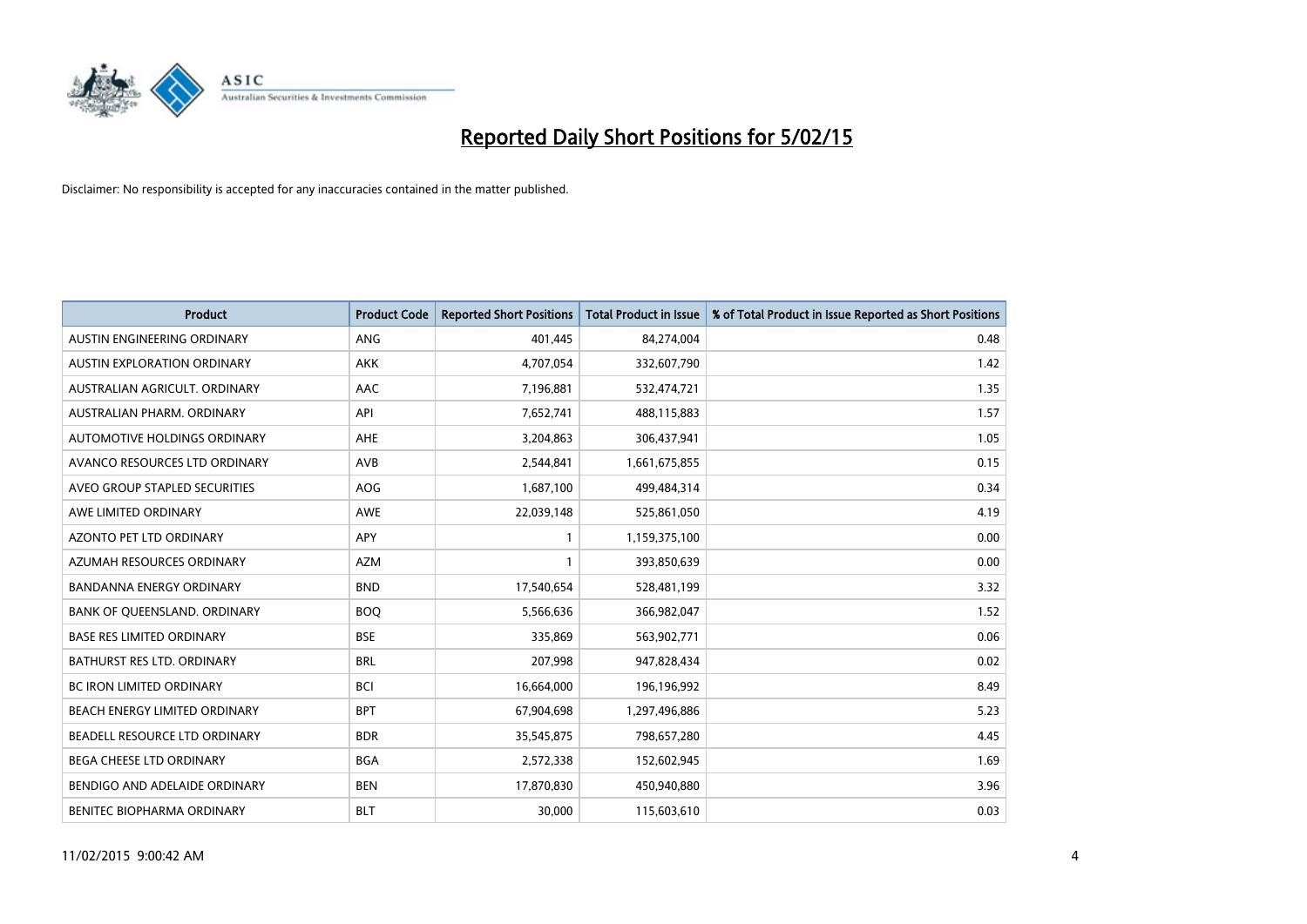

| <b>Product</b>                       | <b>Product Code</b> | <b>Reported Short Positions</b> | <b>Total Product in Issue</b> | % of Total Product in Issue Reported as Short Positions |
|--------------------------------------|---------------------|---------------------------------|-------------------------------|---------------------------------------------------------|
| BERKELEY RESOURCES ORDINARY          | <b>BKY</b>          | 79,616                          | 180,361,323                   | 0.04                                                    |
| BETASHARESCASHETF ETF UNITS          | AAA                 | 436                             | 13,683,443                    | 0.00                                                    |
| BETASHARESCRUDEOIL ETF UNITS         | 000                 | 40,273                          | 113,952                       | 35.34                                                   |
| <b>BHP BILLITON LIMITED ORDINARY</b> | <b>BHP</b>          | 11,564,165                      | 3,211,691,105                 | 0.36                                                    |
| <b>BIGAIR GROUP LIMITED ORDINARY</b> | <b>BGL</b>          | 49,160                          | 174,695,976                   | 0.03                                                    |
| <b>BILLABONG ORDINARY</b>            | <b>BBG</b>          | 7,183,805                       | 990,370,034                   | 0.73                                                    |
| <b>BLACKHAM RESOURCES ORDINARY</b>   | <b>BLK</b>          | 1,745,311                       | 143,614,941                   | 1.22                                                    |
| <b>BLACKMORES LIMITED ORDINARY</b>   | <b>BKL</b>          | 5,256                           | 17,224,284                    | 0.03                                                    |
| <b>BLUESCOPE STEEL LTD ORDINARY</b>  | <b>BSL</b>          | 6,487,804                       | 559,227,871                   | 1.16                                                    |
| <b>BOART LONGYEAR ORDINARY</b>       | <b>BLY</b>          | 19,643,961                      | 930,864,944                   | 2.11                                                    |
| BORA BORA RESOURCES ORDINARY         | <b>BBR</b>          | 247,808                         | 35,970,000                    | 0.69                                                    |
| <b>BORAL LIMITED, ORDINARY</b>       | <b>BLD</b>          | 12,739,536                      | 782,736,249                   | 1.63                                                    |
| <b>BRADKEN LIMITED ORDINARY</b>      | <b>BKN</b>          | 1,202,330                       | 171,027,249                   | 0.70                                                    |
| <b>BRAMBLES LIMITED ORDINARY</b>     | <b>BXB</b>          | 4,146,042                       | 1,566,283,630                 | 0.26                                                    |
| BREVILLE GROUP LTD ORDINARY          | <b>BRG</b>          | 3,717,978                       | 130,095,322                   | 2.86                                                    |
| <b>BRICKWORKS LIMITED ORDINARY</b>   | <b>BKW</b>          | 65,343                          | 148,403,478                   | 0.04                                                    |
| BT INVESTMENT MNGMNT ORDINARY        | <b>BTT</b>          | 14,592                          | 292,408,424                   | 0.00                                                    |
| <b>BURSON GROUP LTD ORDINARY</b>     | <b>BAP</b>          | 350,187                         | 163,585,666                   | 0.21                                                    |
| <b>BURU ENERGY ORDINARY</b>          | <b>BRU</b>          | 16,516,484                      | 339,997,078                   | 4.86                                                    |
| <b>BWP TRUST ORDINARY UNITS</b>      | <b>BWP</b>          | 14,995,545                      | 639,724,826                   | 2.34                                                    |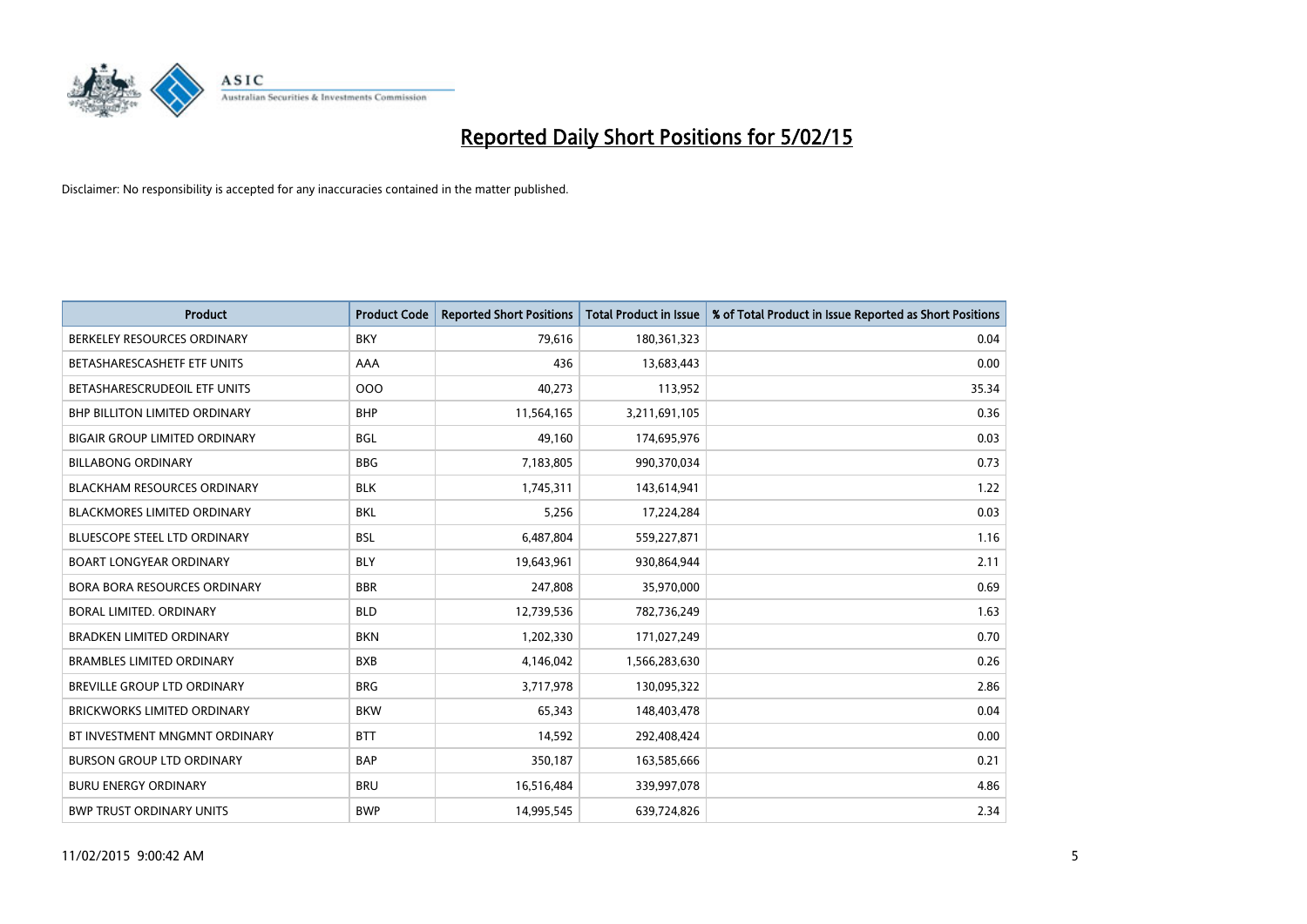

| <b>Product</b>                          | <b>Product Code</b> | <b>Reported Short Positions</b> | <b>Total Product in Issue</b> | % of Total Product in Issue Reported as Short Positions |
|-----------------------------------------|---------------------|---------------------------------|-------------------------------|---------------------------------------------------------|
| <b>CABCHARGE AUSTRALIA ORDINARY</b>     | CAB                 | 9,269,175                       | 120,430,683                   | 7.70                                                    |
| <b>CADENCE CAPITAL ORDINARY</b>         | <b>CDM</b>          | 170,000                         | 199,939,503                   | 0.09                                                    |
| <b>CALTEX AUSTRALIA ORDINARY</b>        | <b>CTX</b>          | 516,369                         | 270,000,000                   | 0.19                                                    |
| CAPE LAMBERT RES LTD ORDINARY           | <b>CFE</b>          | 280,137                         | 626,686,586                   | 0.04                                                    |
| <b>CAPITOL HEALTH ORDINARY</b>          | CAI                 | 370,553                         | 496,244,861                   | 0.07                                                    |
| <b>CARDNO LIMITED ORDINARY</b>          | CDD                 | 17,369,177                      | 164,564,684                   | 10.55                                                   |
| CARINDALE PROPERTY UNIT                 | <b>CDP</b>          | 8,823                           | 70,000,000                    | 0.01                                                    |
| CARNARVON PETROLEUM ORDINARY            | <b>CVN</b>          | 1,753,897                       | 988,295,069                   | 0.18                                                    |
| <b>CARNEGIE WAVE ENERGY ORDINARY</b>    | <b>CWE</b>          | 13,331                          | 1,742,824,771                 | 0.00                                                    |
| CARSALES.COM LTD ORDINARY               | <b>CRZ</b>          | 15,134,126                      | 239,001,759                   | 6.33                                                    |
| CASH CONVERTERS ORDINARY                | CCV                 | 5,325,647                       | 478,876,525                   | 1.11                                                    |
| CEDAR WOODS PROP. ORDINARY              | <b>CWP</b>          | 216,871                         | 78,336,371                    | 0.28                                                    |
| CENTRAL PETROLEUM ORDINARY              | <b>CTP</b>          | 11,000                          | 368,718,957                   | 0.00                                                    |
| CENTURIA METRO REIT STAPLED             | <b>CMA</b>          | 698,404                         | 71,500,158                    | 0.98                                                    |
| CFS RETAIL TRUST GRP STAPLED SECURITIES | <b>CFX</b>          | 4,604,835                       | 3,050,355,727                 | 0.15                                                    |
| CHALLENGER LIMITED ORDINARY             | <b>CGF</b>          | 1,825,685                       | 569,725,821                   | 0.32                                                    |
| CHANDLER MACLEOD LTD ORDINARY           | <b>CMG</b>          | 2,834,999                       | 547,985,086                   | 0.52                                                    |
| CHARTER HALL GROUP STAPLED US PROHIBIT. | <b>CHC</b>          | 542,068                         | 355,161,540                   | 0.15                                                    |
| <b>CHARTER HALL RETAIL UNITS</b>        | <b>COR</b>          | 13,103,370                      | 372,893,153                   | 3.51                                                    |
| <b>CHORUS LIMITED ORDINARY</b>          | <b>CNU</b>          | 147,108                         | 396,369,767                   | 0.04                                                    |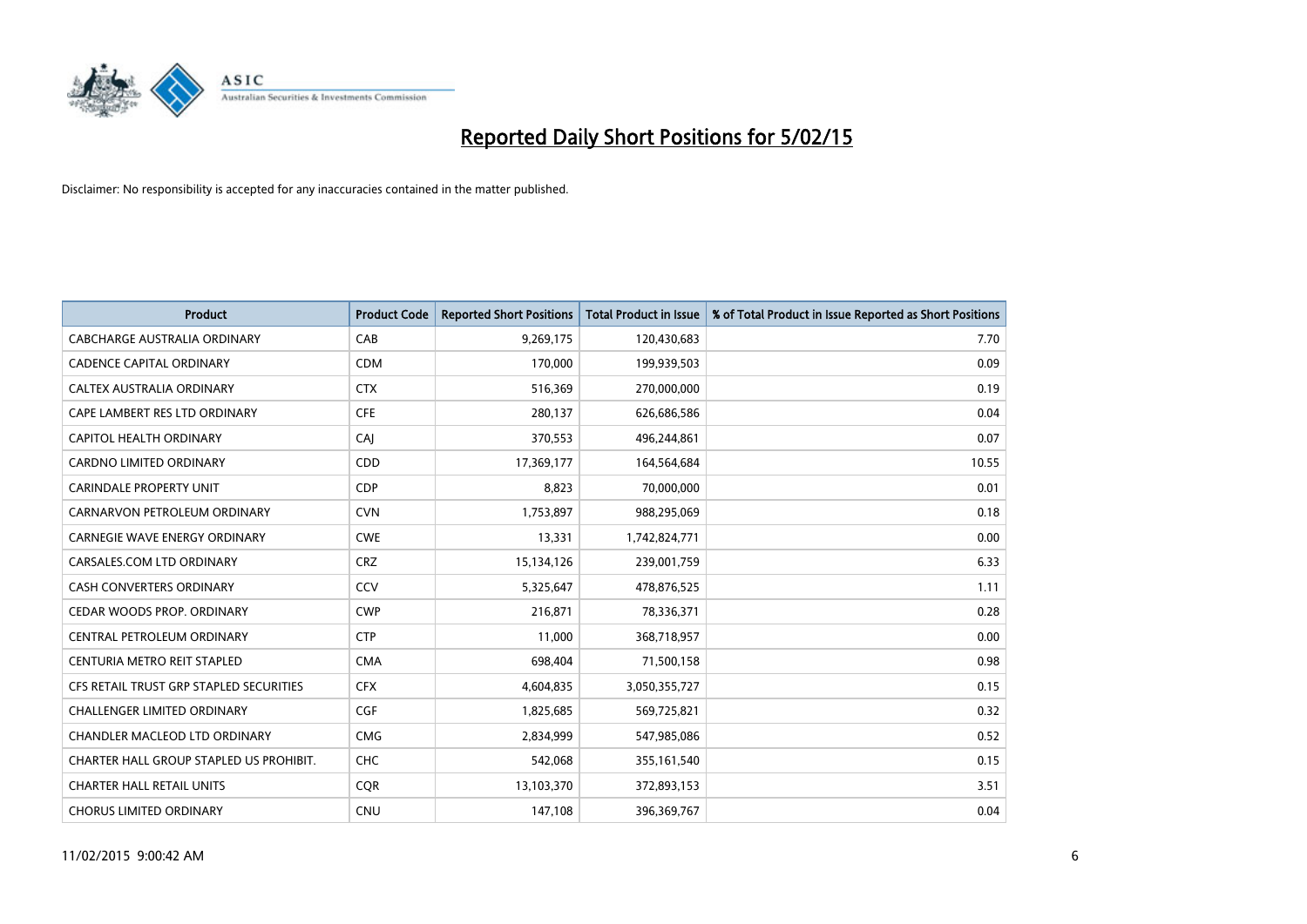

| <b>Product</b>                          | <b>Product Code</b> | <b>Reported Short Positions</b> | <b>Total Product in Issue</b> | % of Total Product in Issue Reported as Short Positions |
|-----------------------------------------|---------------------|---------------------------------|-------------------------------|---------------------------------------------------------|
| CLEARVIEW WEALTH LTD ORDINARY           | <b>CVW</b>          | 24,001                          | 581,111,182                   | 0.00                                                    |
| CLINUVEL PHARMACEUT. ORDINARY           | <b>CUV</b>          | 22,762                          | 44,497,287                    | 0.05                                                    |
| COAL OF AFRICA LTD ORDINARY             | <b>CZA</b>          | 426                             | 1,599,368,613                 | 0.00                                                    |
| <b>COALSPUR MINES LTD ORDINARY</b>      | <b>CPL</b>          | 8,480                           | 641,544,455                   | 0.00                                                    |
| COCA-COLA AMATIL ORDINARY               | <b>CCL</b>          | 23,241,572                      | 763,590,249                   | 3.04                                                    |
| <b>COCHLEAR LIMITED ORDINARY</b>        | <b>COH</b>          | 5,269,443                       | 57,081,775                    | 9.23                                                    |
| <b>COCKATOO COAL ORDINARY</b>           | <b>COK</b>          | 167,987                         | 4,560,196,928                 | 0.00                                                    |
| <b>CODAN LIMITED ORDINARY</b>           | <b>CDA</b>          | 30,386                          | 177,063,244                   | 0.02                                                    |
| <b>COFFEY INTERNATIONAL ORDINARY</b>    | <b>COF</b>          | 6,077                           | 255,833,165                   | 0.00                                                    |
| <b>COKAL LTD ORDINARY</b>               | <b>CKA</b>          | 6,820                           | 471,487,926                   | 0.00                                                    |
| <b>COLLECTION HOUSE ORDINARY</b>        | <b>CLH</b>          | 2,304,090                       | 130,443,227                   | 1.77                                                    |
| COMMONWEALTH BANK, ORDINARY             | <b>CBA</b>          | 23,033,229                      | 1,621,319,194                 | 1.42                                                    |
| <b>COMPASS RESOURCES ORDINARY</b>       | <b>CMR</b>          | 7,472                           | 1,403,744,100                 | 0.00                                                    |
| <b>COMPUTERSHARE LTD ORDINARY</b>       | <b>CPU</b>          | 6,155,703                       | 556,203,079                   | 1.11                                                    |
| <b>COOPER ENERGY LTD ORDINARY</b>       | <b>COE</b>          | 461,615                         | 331,905,323                   | 0.14                                                    |
| <b>CORP TRAVEL LIMITED ORDINARY</b>     | <b>CTD</b>          | 902,460                         | 96,993,355                    | 0.93                                                    |
| <b>COVER-MORE GRP LTD ORDINARY</b>      | <b>CVO</b>          | 5,429,610                       | 317,750,000                   | 1.71                                                    |
| <b>CREDIT CORP GROUP ORDINARY</b>       | <b>CCP</b>          | 480,710                         | 46,296,407                    | 1.04                                                    |
| <b>CROMWELL PROP STAPLED SECURITIES</b> | <b>CMW</b>          | 21,470,323                      | 1,735,299,783                 | 1.24                                                    |
| CROWN RESORTS LTD ORDINARY              | <b>CWN</b>          | 21,017,006                      | 728,394,185                   | 2.89                                                    |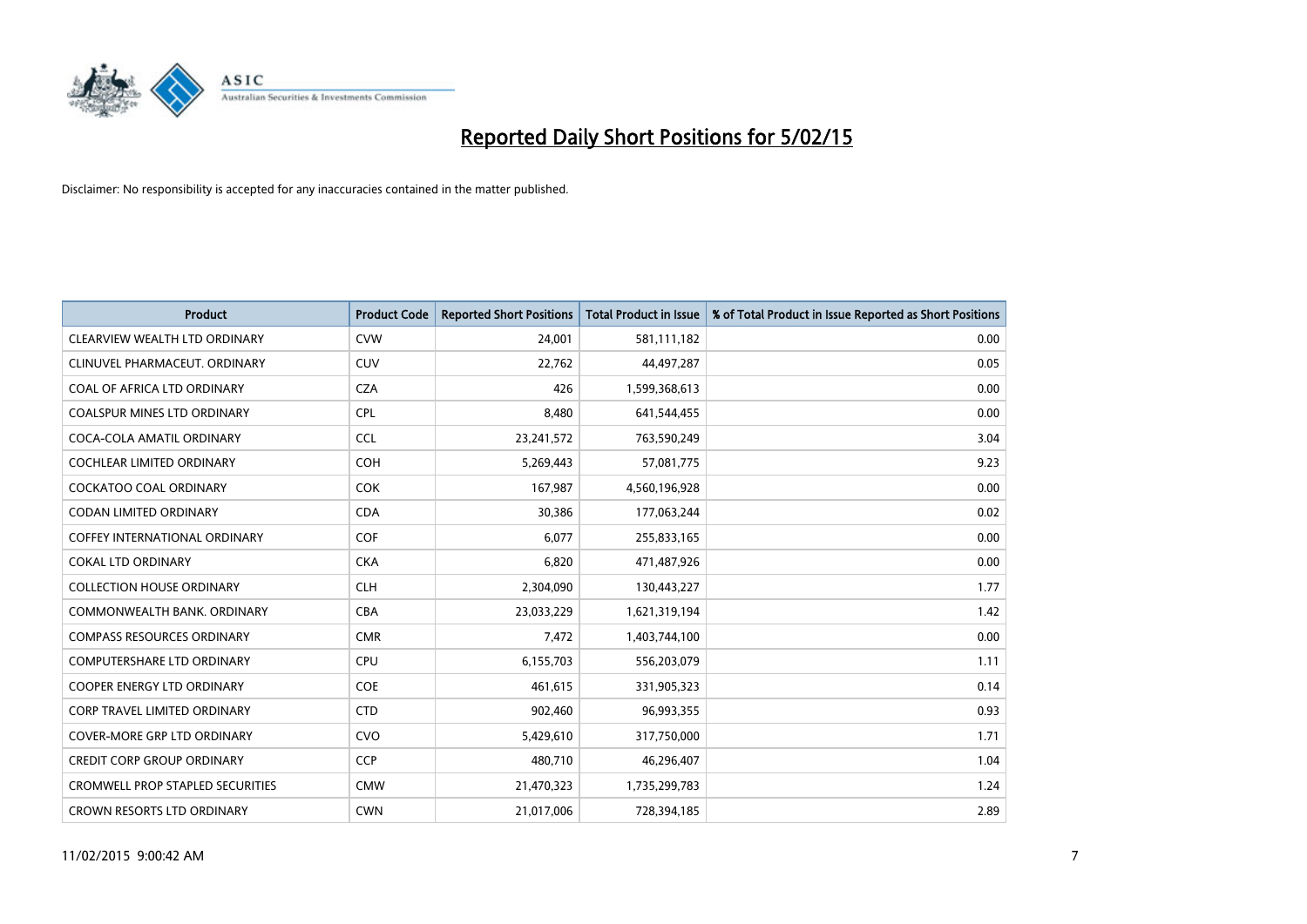

| <b>Product</b>                          | <b>Product Code</b> | <b>Reported Short Positions</b> | <b>Total Product in Issue</b> | % of Total Product in Issue Reported as Short Positions |
|-----------------------------------------|---------------------|---------------------------------|-------------------------------|---------------------------------------------------------|
| <b>CSG LIMITED ORDINARY</b>             | CSV                 | 178,610                         | 284,148,839                   | 0.06                                                    |
| <b>CSL LIMITED ORDINARY</b>             | <b>CSL</b>          | 791,220                         | 473,894,153                   | 0.17                                                    |
| <b>CSR LIMITED ORDINARY</b>             | <b>CSR</b>          | 12,879,623                      | 506,000,315                   | 2.55                                                    |
| <b>CUDECO LIMITED ORDINARY</b>          | CDU                 | 9,037,275                       | 248,722,167                   | 3.63                                                    |
| DATA#3 LIMITED ORDINARY                 | DTL                 | 1,000                           | 153,974,950                   | 0.00                                                    |
| DECMIL GROUP LIMITED ORDINARY           | <b>DCG</b>          | 854,152                         | 168,657,794                   | 0.51                                                    |
| DEEP YELLOW LIMITED ORDINARY            | <b>DYL</b>          | 1,002                           | 1,900,807,969                 | 0.00                                                    |
| DEVINE LIMITED ORDINARY                 | <b>DVN</b>          | 1,548                           | 158,730,556                   | 0.00                                                    |
| DEXUS PROPERTY GROUP STAPLED UNITS      | <b>DXS</b>          | 1,777,276                       | 905,531,797                   | 0.20                                                    |
| DICK SMITH HLDGS ORDINARY               | <b>DSH</b>          | 14,258,996                      | 236,511,364                   | 6.03                                                    |
| DISCOVERY METALS LTD ORDINARY           | <b>DML</b>          | 365,417                         | 644,039,581                   | 0.06                                                    |
| DOMINO PIZZA ENTERPR ORDINARY           | <b>DMP</b>          | 1,874,864                       | 86,160,773                    | 2.18                                                    |
| DONACO INTERNATIONAL DEFERRED EX OPTION | <b>DNAN</b>         | 1,245,967                       | 3,026,655                     | 41.17                                                   |
| DONACO INTERNATIONAL ORDINARY           | <b>DNA</b>          | 15,439,643                      | 460,505,113                   | 3.35                                                    |
| DORAY MINERALS LTD ORDINARY             | <b>DRM</b>          | 310,000                         | 231,255,624                   | 0.13                                                    |
| DOWNER EDI LIMITED ORDINARY             | <b>DOW</b>          | 28,277,807                      | 435,399,975                   | 6.49                                                    |
| DRILLSEARCH ENERGY ORDINARY             | <b>DLS</b>          | 9,564,096                       | 461,101,450                   | 2.07                                                    |
| DUET GROUP STAPLED US PROHIBIT.         | <b>DUE</b>          | 18,574,460                      | 1,493,678,915                 | 1.24                                                    |
| DULUXGROUP LIMITED ORDINARY             | <b>DLX</b>          | 724,194                         | 388,543,268                   | 0.19                                                    |
| ECHO ENTERTAINMENT ORDINARY             | <b>EGP</b>          | 6,269,232                       | 825,672,730                   | 0.76                                                    |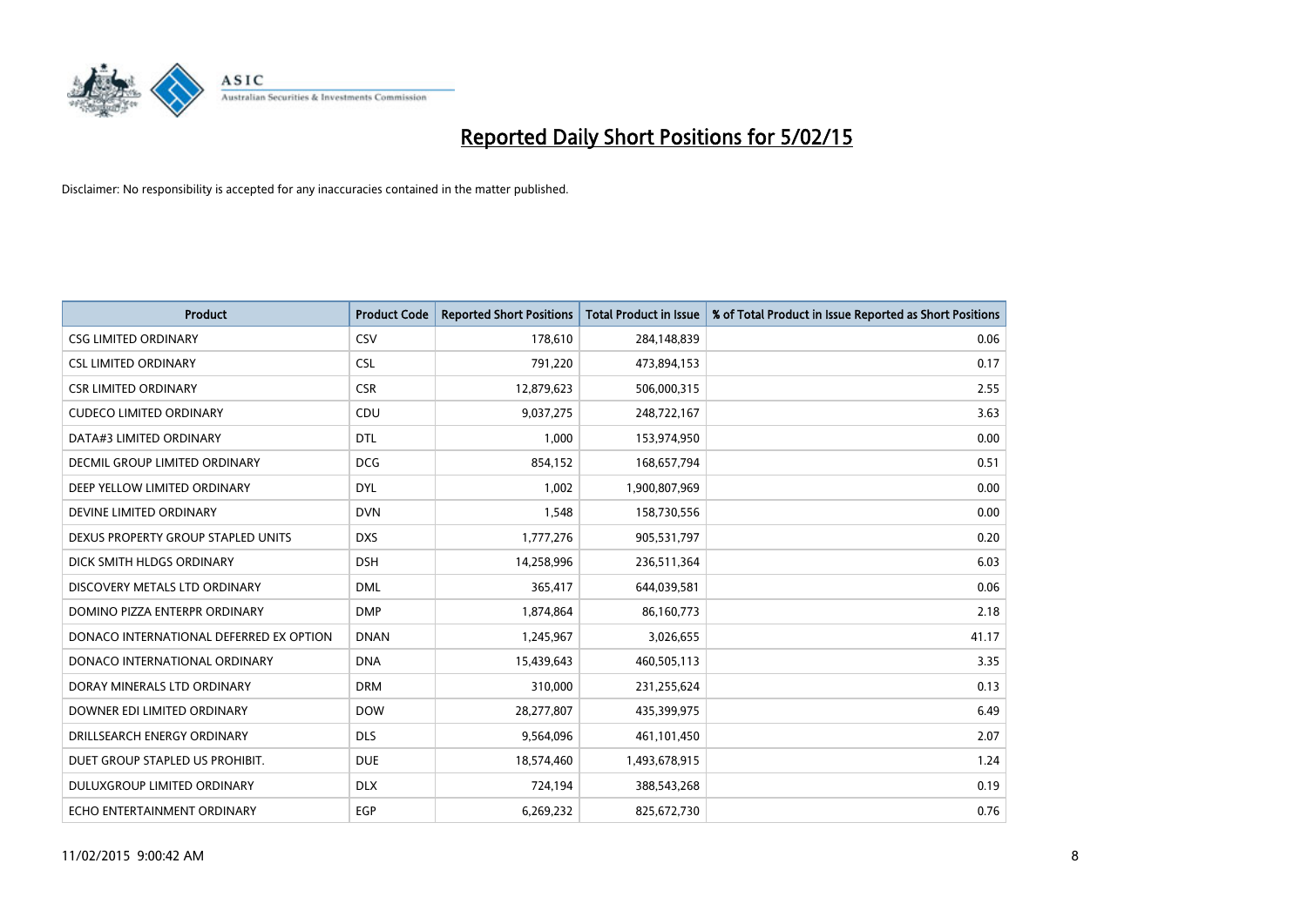

| <b>Product</b>                         | <b>Product Code</b> | <b>Reported Short Positions</b> | <b>Total Product in Issue</b> | % of Total Product in Issue Reported as Short Positions |
|----------------------------------------|---------------------|---------------------------------|-------------------------------|---------------------------------------------------------|
| <b>ELDERS LIMITED ORDINARY</b>         | <b>ELD</b>          | 1,146,128                       | 83,734,671                    | 1.37                                                    |
| <b>EMECO HOLDINGS ORDINARY</b>         | <b>EHL</b>          | 10,575,519                      | 599,675,707                   | 1.76                                                    |
| <b>ENDEAVOUR MIN CORP CDI 1:1</b>      | <b>EVR</b>          | 16,662                          | 46,222,520                    | 0.04                                                    |
| <b>ENERGY RESOURCES ORDINARY 'A'</b>   | <b>ERA</b>          | 10,195,823                      | 517,725,062                   | 1.97                                                    |
| <b>ENERGY WORLD CORPOR, ORDINARY</b>   | <b>EWC</b>          | 49,245,342                      | 1,734,166,672                 | 2.84                                                    |
| <b>ENSOGO LIMITED ORDINARY</b>         | E88                 | 212,388                         | 426,069,834                   | 0.05                                                    |
| <b>ENTERPRISE METALS ORDINARY</b>      | <b>ENT</b>          | 85,000                          | 274,508,276                   | 0.03                                                    |
| EQUATORIAL RES LTD ORDINARY            | EQX                 | 33                              | 124,445,353                   | 0.00                                                    |
| EQUITY TRUSTEES ORDINARY               | EQT                 | 50,532                          | 19,270,117                    | 0.26                                                    |
| ERM POWER LIMITED ORDINARY             | EPW                 | 909,920                         | 241,676,976                   | 0.38                                                    |
| ESTIA HEALTH LTD ORDINARY              | EHE                 | 1,867,513                       | 180,885,580                   | 1.03                                                    |
| EVOLUTION MINING LTD ORDINARY          | <b>EVN</b>          | 27,193,317                      | 714,921,647                   | 3.80                                                    |
| FAIRFAX MEDIA LTD ORDINARY             | FXJ                 | 46,448,060                      | 2,351,955,725                 | 1.97                                                    |
| <b>FANTASTIC HOLDINGS ORDINARY</b>     | <b>FAN</b>          | 14,643                          | 103,257,398                   | 0.01                                                    |
| FAR LTD ORDINARY                       | FAR                 | 10,106,303                      | 3,126,808,427                 | 0.32                                                    |
| FEDERATION CNTRES ORD/UNIT STAPLED SEC | <b>FDC</b>          | 24,776,555                      | 1,427,641,565                 | 1.74                                                    |
| FINBAR GROUP LIMITED ORDINARY          | <b>FRI</b>          | 7,447                           | 228,720,815                   | 0.00                                                    |
| FISHER & PAYKEL H. ORDINARY            | <b>FPH</b>          | 726                             | 557,860,102                   | 0.00                                                    |
| FLEETWOOD CORP ORDINARY                | <b>FWD</b>          | 1,486,895                       | 61,039,412                    | 2.44                                                    |
| FLETCHER BUILDING ORDINARY             | <b>FBU</b>          | 1,510,116                       | 687,854,788                   | 0.22                                                    |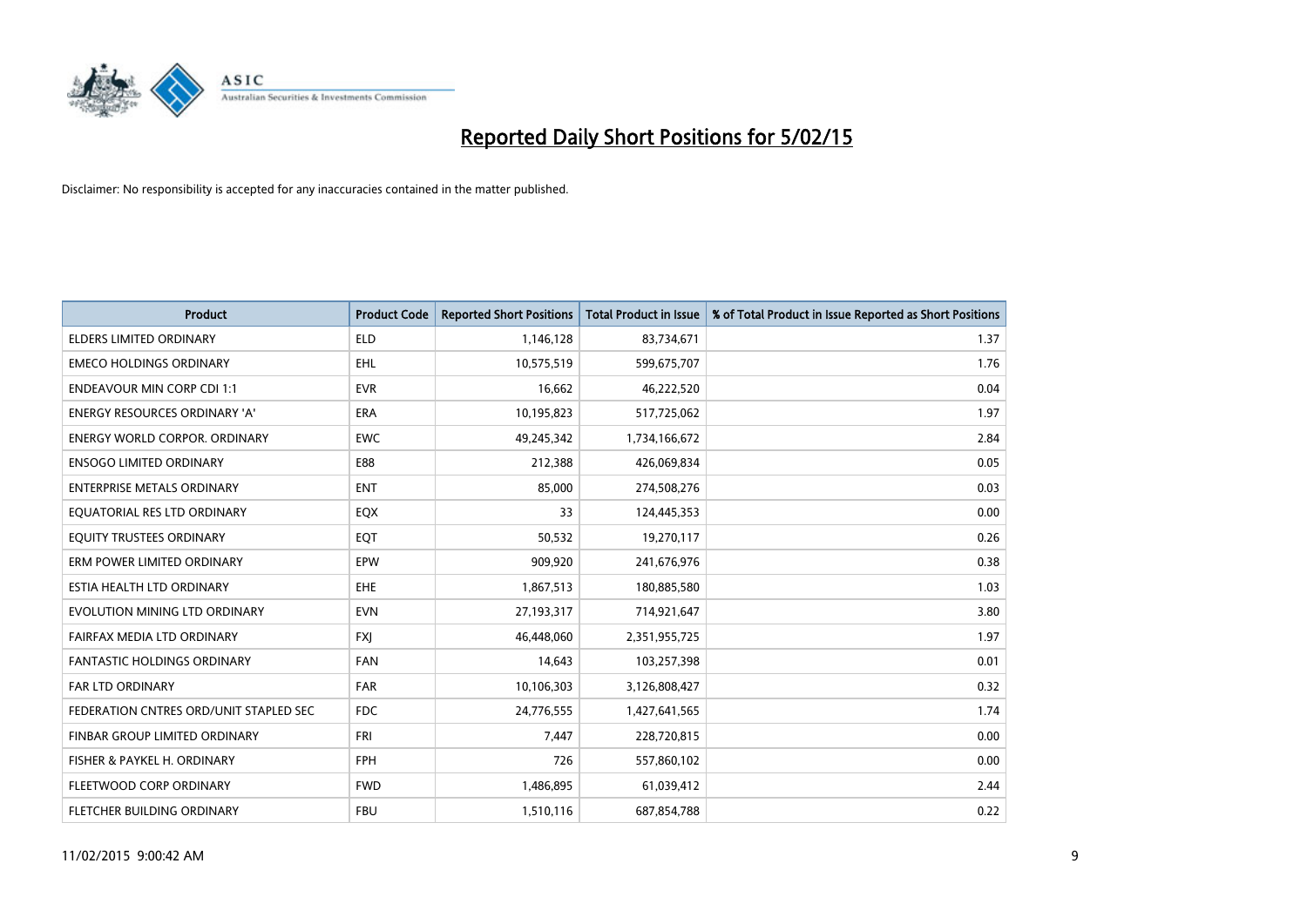

| <b>Product</b>                             | <b>Product Code</b> | <b>Reported Short Positions</b> | <b>Total Product in Issue</b> | % of Total Product in Issue Reported as Short Positions |
|--------------------------------------------|---------------------|---------------------------------|-------------------------------|---------------------------------------------------------|
| FLEXIGROUP LIMITED ORDINARY                | <b>FXL</b>          | 8,360,386                       | 304,096,060                   | 2.75                                                    |
| FLIGHT CENTRE TRAVEL ORDINARY              | <b>FLT</b>          | 8,575,304                       | 100,734,279                   | 8.51                                                    |
| FLINDERS MINES LTD ORDINARY                | <b>FMS</b>          | 165,000                         | 2,762,995,689                 | 0.01                                                    |
| <b>FOCUS MINERALS LTD ORDINARY</b>         | <b>FML</b>          | 2,565,221                       | 9,137,375,877                 | 0.03                                                    |
| FOLKESTONE EDU TRUST UNITS                 | FET                 | 93,549                          | 244,378,866                   | 0.04                                                    |
| FONTERRA SHARE FUND ORDINARY UNITS         | <b>FSF</b>          | 114,468                         | 121,855,834                   | 0.09                                                    |
| FORTESCUE METALS GRP ORDINARY              | <b>FMG</b>          | 356,438,464                     | 3,113,798,151                 | 11.45                                                   |
| FREEDOM FOOD LTD ORDINARY                  | <b>FNP</b>          | 590                             | 152,689,663                   | 0.00                                                    |
| <b>FUNTASTIC LIMITED ORDINARY</b>          | <b>FUN</b>          | 370,000                         | 669,269,723                   | 0.06                                                    |
| <b>G.U.D. HOLDINGS ORDINARY</b>            | GUD                 | 2,859,698                       | 70,939,492                    | 4.03                                                    |
| <b>G8 EDUCATION LIMITED ORDINARY</b>       | <b>GEM</b>          | 11,647,802                      | 359,151,207                   | 3.24                                                    |
| <b>GALAXY RESOURCES ORDINARY</b>           | <b>GXY</b>          | 1,371,021                       | 1,064,783,990                 | 0.13                                                    |
| <b>GBST HOLDINGS., ORDINARY</b>            | GBT                 | 15,751                          | 66,561,725                    | 0.02                                                    |
| <b>GDI PROPERTY GRP STAPLED SECURITIES</b> | GDI                 | 457,650                         | 567,575,025                   | 0.08                                                    |
| <b>GENESIS ENERGY LTD ORDINARY</b>         | <b>GNE</b>          | 5,951                           | 1,000,000,000                 | 0.00                                                    |
| <b>GENETIC TECHNOLOGIES ORDINARY</b>       | GTG                 | 3,186,750                       | 1,080,648,255                 | 0.29                                                    |
| <b>GENTRACK GROUP LTD ORDINARY</b>         | GTK                 | 3,000                           | 72,699,510                    | 0.00                                                    |
| <b>GENWORTH MORTGAGE ORDINARY</b>          | <b>GMA</b>          | 22,703,473                      | 650,000,000                   | 3.49                                                    |
| <b>GEODYNAMICS LIMITED ORDINARY</b>        | GDY                 | 819                             | 435,880,130                   | 0.00                                                    |
| GI DYNAMICS, INC CDI US PROHIBITED         | GID                 | 1,854,445                       | 470,431,120                   | 0.39                                                    |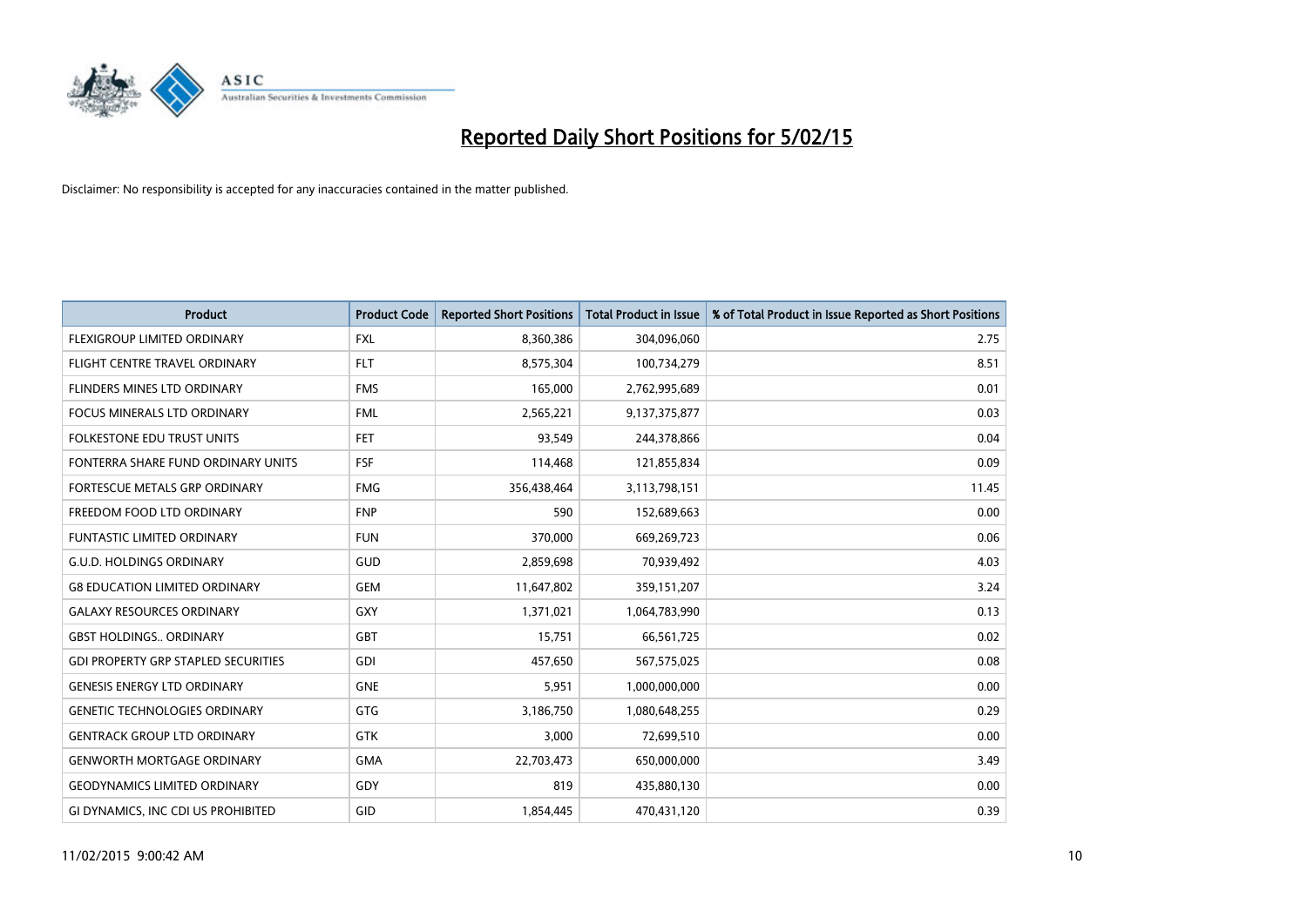

| <b>Product</b>                                   | <b>Product Code</b> | <b>Reported Short Positions</b> | <b>Total Product in Issue</b> | % of Total Product in Issue Reported as Short Positions |
|--------------------------------------------------|---------------------|---------------------------------|-------------------------------|---------------------------------------------------------|
| <b>GINDALBIE METALS LTD ORDINARY</b>             | GBG                 | 31,192,009                      | 1,495,448,025                 | 2.09                                                    |
| <b>GOLD ROAD RES LTD ORDINARY</b>                | GOR                 | 1,783,129                       | 594,881,822                   | 0.30                                                    |
| <b>GOODMAN FIELDER, ORDINARY</b>                 | GFF                 | 6,162,681                       | 1,955,559,207                 | 0.32                                                    |
| <b>GOODMAN GROUP STAPLED</b>                     | <b>GMG</b>          | 14,974,846                      | 1,745,460,061                 | 0.86                                                    |
| <b>GPT GROUP STAPLED SEC.</b>                    | GPT                 | 4,760,815                       | 1,762,293,107                 | 0.27                                                    |
| <b>GRAINCORP LIMITED A CLASS ORDINARY</b>        | <b>GNC</b>          | 14,536,884                      | 228,855,628                   | 6.35                                                    |
| <b>GRANGE RESOURCES, ORDINARY</b>                | GRR                 | 9,644,933                       | 1,157,338,698                 | 0.83                                                    |
| <b>GRAYS ECOM LTD ORDINARY</b>                   | GEG                 | 3,000                           | 92,109,420                    | 0.00                                                    |
| <b>GREENCROSS LIMITED ORDINARY</b>               | <b>GXL</b>          | 2,758,702                       | 111,447,503                   | 2.48                                                    |
| <b>GREENLAND MIN EN LTD ORDINARY</b>             | GGG                 | 6,178,653                       | 669,389,552                   | 0.92                                                    |
| <b>GREENLAND MIN EN LTD RIGHTS 26-JUN-14</b>     | GGGR                | 3,842                           | 88,685,050                    | 0.00                                                    |
| <b>GROWTHPOINT PROPERTY ORD/UNIT STAPLED SEC</b> | GOZ                 | 749,132                         | 554,602,697                   | 0.14                                                    |
| <b>GRYPHON MINERALS LTD ORDINARY</b>             | GRY                 | 2,213,917                       | 401,290,987                   | 0.55                                                    |
| <b>GUILDFORD COAL LTD ORDINARY</b>               | <b>GUF</b>          | 49,999                          | 917,612,681                   | 0.01                                                    |
| <b>GWA GROUP LTD ORDINARY</b>                    | <b>GWA</b>          | 15,755,511                      | 306,533,770                   | 5.14                                                    |
| <b>HARVEY NORMAN ORDINARY</b>                    | <b>HVN</b>          | 39,247,063                      | 1,110,603,911                 | 3.53                                                    |
| HEALTHSCOPE LIMITED. ORDINARY                    | <b>HSO</b>          | 14,370,897                      | 1,732,094,838                 | 0.83                                                    |
| <b>HENDERSON GROUP CDI 1:1</b>                   | <b>HGG</b>          | 2,900,591                       | 753,392,858                   | 0.39                                                    |
| HFA HOLDINGS LIMITED ORDINARY                    | <b>HFA</b>          | 308                             | 162,147,897                   | 0.00                                                    |
| HIGHLANDS PACIFIC ORDINARY                       | HIG                 | 3,153                           | 920,577,086                   | 0.00                                                    |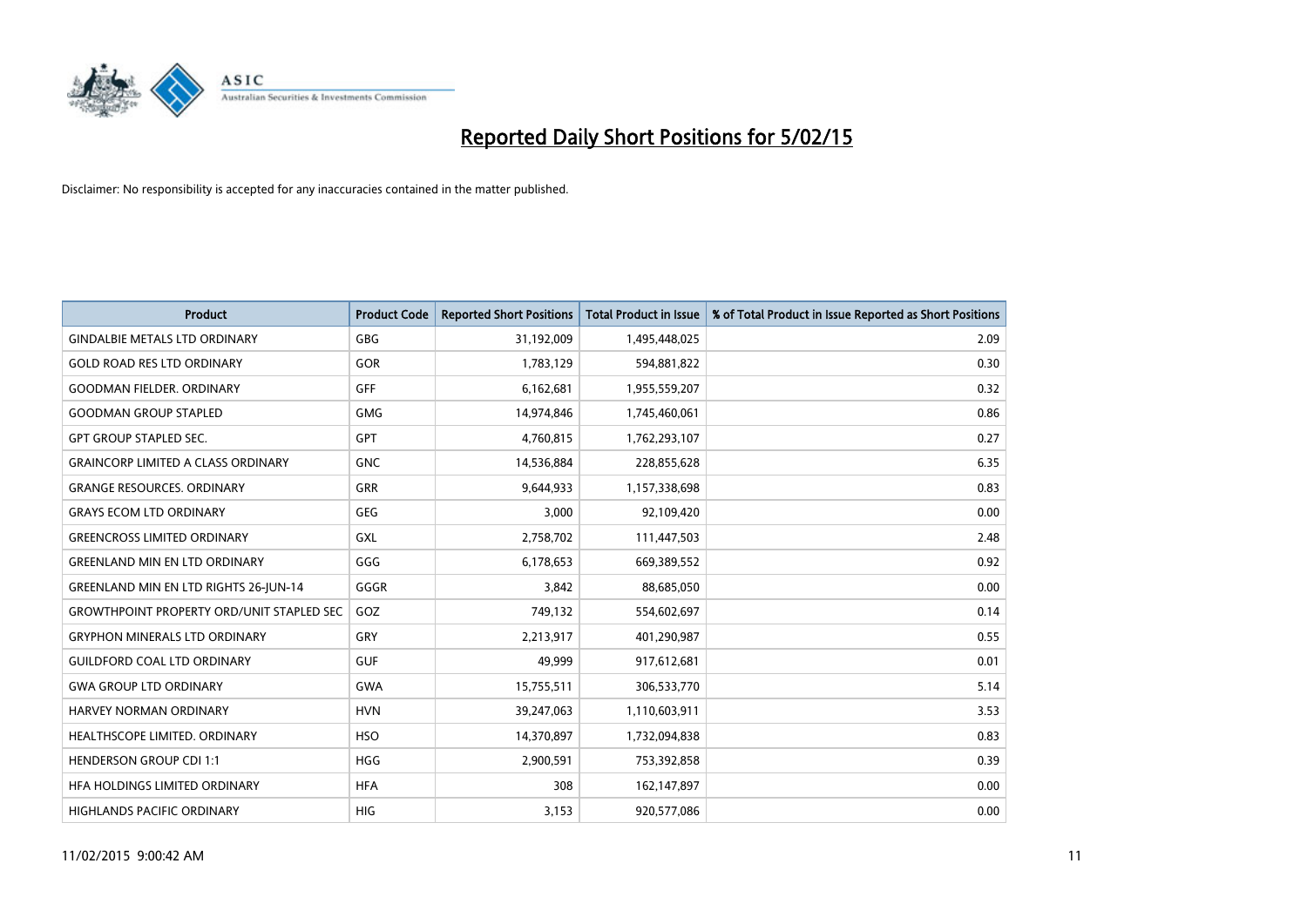

| <b>Product</b>                           | <b>Product Code</b> | <b>Reported Short Positions</b> | <b>Total Product in Issue</b> | % of Total Product in Issue Reported as Short Positions |
|------------------------------------------|---------------------|---------------------------------|-------------------------------|---------------------------------------------------------|
| HILLGROVE RES LTD ORDINARY               | <b>HGO</b>          | 109,596                         | 147,798,623                   | 0.07                                                    |
| <b>HILLS LTD ORDINARY</b>                | HIL                 | 1,608,496                       | 231,985,526                   | 0.69                                                    |
| HORIZON OIL LIMITED ORDINARY             | <b>HZN</b>          | 43,716,932                      | 1,301,981,265                 | 3.36                                                    |
| HOTEL PROPERTY STAPLED                   | <b>HPI</b>          | 191,536                         | 146,105,439                   | 0.13                                                    |
| <b>ICAR ASIA LTD ORDINARY</b>            | ICO                 | 192,994                         | 217,769,656                   | 0.09                                                    |
| <b>ICON ENERGY LIMITED ORDINARY</b>      | <b>ICN</b>          | 100,000                         | 618,717,503                   | 0.02                                                    |
| <b>IINET LIMITED ORDINARY</b>            | <b>IIN</b>          | 7,901,111                       | 162, 163, 526                 | 4.87                                                    |
| ILUKA RESOURCES ORDINARY                 | ILU                 | 24,995,950                      | 418,700,517                   | 5.97                                                    |
| <b>IMDEX LIMITED ORDINARY</b>            | <b>IMD</b>          | 1,697,259                       | 216,203,136                   | 0.79                                                    |
| IMF BENTHAM LTD ORDINARY                 | <b>IMF</b>          | 4,343,753                       | 166,580,957                   | 2.61                                                    |
| <b>INCITEC PIVOT ORDINARY</b>            | IPL                 | 29,548,039                      | 1,675,621,466                 | 1.76                                                    |
| <b>INDEPENDENCE GROUP ORDINARY</b>       | <b>IGO</b>          | 1,877,469                       | 234,256,573                   | 0.80                                                    |
| <b>INDUSTRIA REIT STAPLED</b>            | <b>IDR</b>          | 669,388                         | 125,000,001                   | 0.54                                                    |
| <b>INFIGEN ENERGY STAPLED SECURITIES</b> | <b>IFN</b>          | 3,592,164                       | 767,887,581                   | 0.47                                                    |
| <b>INFOMEDIA LTD ORDINARY</b>            | <b>IFM</b>          | 712,952                         | 307,127,687                   | 0.23                                                    |
| <b>INGENIA GROUP STAPLED SECURITIES</b>  | <b>INA</b>          | 10,641,729                      | 878,851,910                   | 1.21                                                    |
| INSURANCE AUSTRALIA ORDINARY             | IAG                 | 7,101,281                       | 2,341,618,048                 | 0.30                                                    |
| <b>INTREPID MINES ORDINARY</b>           | <b>IAU</b>          | 951,537                         | 369,869,196                   | 0.26                                                    |
| INTUERI EDU GRP LTD ORDINARY             | <b>IQE</b>          | 152                             | 100,000,000                   | 0.00                                                    |
| INVESTA OFFICE FUND STAPLED SECURITIES   | <b>IOF</b>          | 1,831,549                       | 614,047,458                   | 0.30                                                    |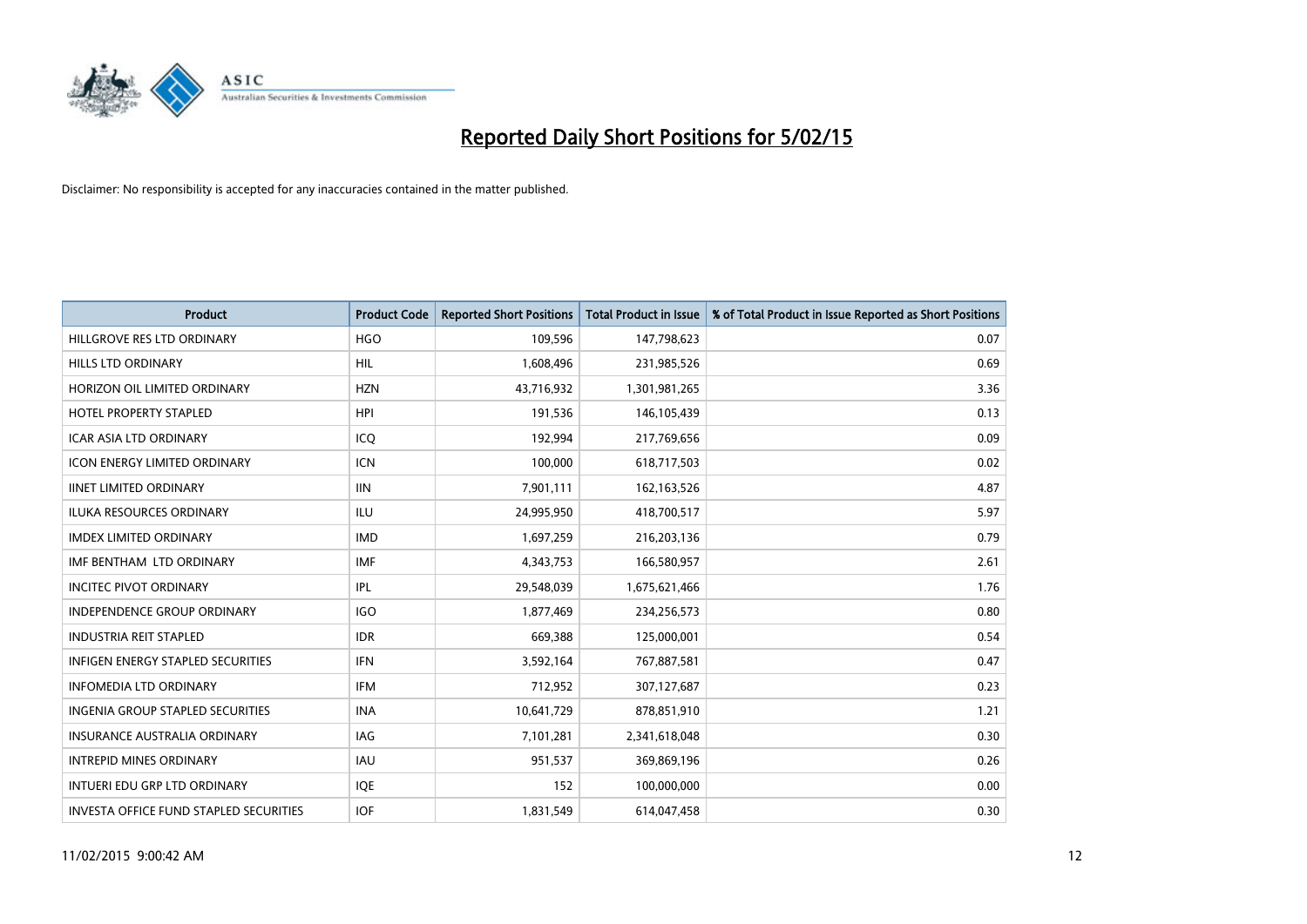

| Product                                         | <b>Product Code</b> | <b>Reported Short Positions</b> | <b>Total Product in Issue</b> | % of Total Product in Issue Reported as Short Positions |
|-------------------------------------------------|---------------------|---------------------------------|-------------------------------|---------------------------------------------------------|
| <b>INVOCARE LIMITED ORDINARY</b>                | <b>IVC</b>          | 4,106,912                       | 110,030,298                   | 3.73                                                    |
| <b>IOOF HOLDINGS LTD ORDINARY</b>               | IFL                 | 14,371,829                      | 300,133,752                   | 4.79                                                    |
| IPH LIMITED ORDINARY                            | <b>IPH</b>          | 567,214                         | 157,559,499                   | 0.36                                                    |
| <b>IPROPERTY GROUP LTD ORDINARY</b>             | <b>IPP</b>          | 3,353,328                       | 186,703,204                   | 1.80                                                    |
| <b>IRESS LIMITED ORDINARY</b>                   | <b>IRE</b>          | 6,369,101                       | 159,097,319                   | 4.00                                                    |
| <b>ISELECT LTD ORDINARY</b>                     | <b>ISU</b>          | 1,841,854                       | 261,489,894                   | 0.70                                                    |
| <b>ISENTIA GROUP LTD ORDINARY</b>               | <b>ISD</b>          | 579,145                         | 200,000,001                   | 0.29                                                    |
| <b>ISENTRIC LTD. ORDINARY</b>                   | ICU                 | 39,829                          | 87,250,949                    | 0.05                                                    |
| <b>JAMES HARDIE INDUST CHESS DEPOSITARY INT</b> | <b>IHX</b>          | 11,569,349                      | 445,256,278                   | 2.60                                                    |
| JAPARA HEALTHCARE LT ORDINARY                   | <b>IHC</b>          | 17,149,935                      | 263,046,592                   | 6.52                                                    |
| <b>JB HI-FI LIMITED ORDINARY</b>                | <b>JBH</b>          | 9,838,220                       | 98,950,309                    | 9.94                                                    |
| KAROON GAS AUSTRALIA ORDINARY                   | <b>KAR</b>          | 23,479,548                      | 246,608,239                   | 9.52                                                    |
| KATHMANDU HOLD LTD ORDINARY                     | <b>KMD</b>          | 8,294,685                       | 201,484,583                   | 4.12                                                    |
| <b>KBL MINING LIMITED ORDINARY</b>              | <b>KBL</b>          | 1,820                           | 396,535,629                   | 0.00                                                    |
| KINGSGATE CONSOLID, ORDINARY                    | <b>KCN</b>          | 20,070,391                      | 223,584,937                   | 8.98                                                    |
| KINGSROSE MINING LTD ORDINARY                   | <b>KRM</b>          | 414,490                         | 358,611,493                   | 0.12                                                    |
| KOGI IRON LTD ORDINARY                          | KFE                 | 654,562                         | 376,669,836                   | 0.17                                                    |
| LEIGHTON HOLDINGS ORDINARY                      | LEI                 | 6,280,958                       | 338,503,563                   | 1.86                                                    |
| LEND LEASE GROUP UNIT/ORD STAPLED               | LLC                 | 2,687,720                       | 579,596,726                   | 0.46                                                    |
| LIFESTYLE COMMUNIT. ORDINARY                    | LIC                 | 25,000                          | 101,220,131                   | 0.02                                                    |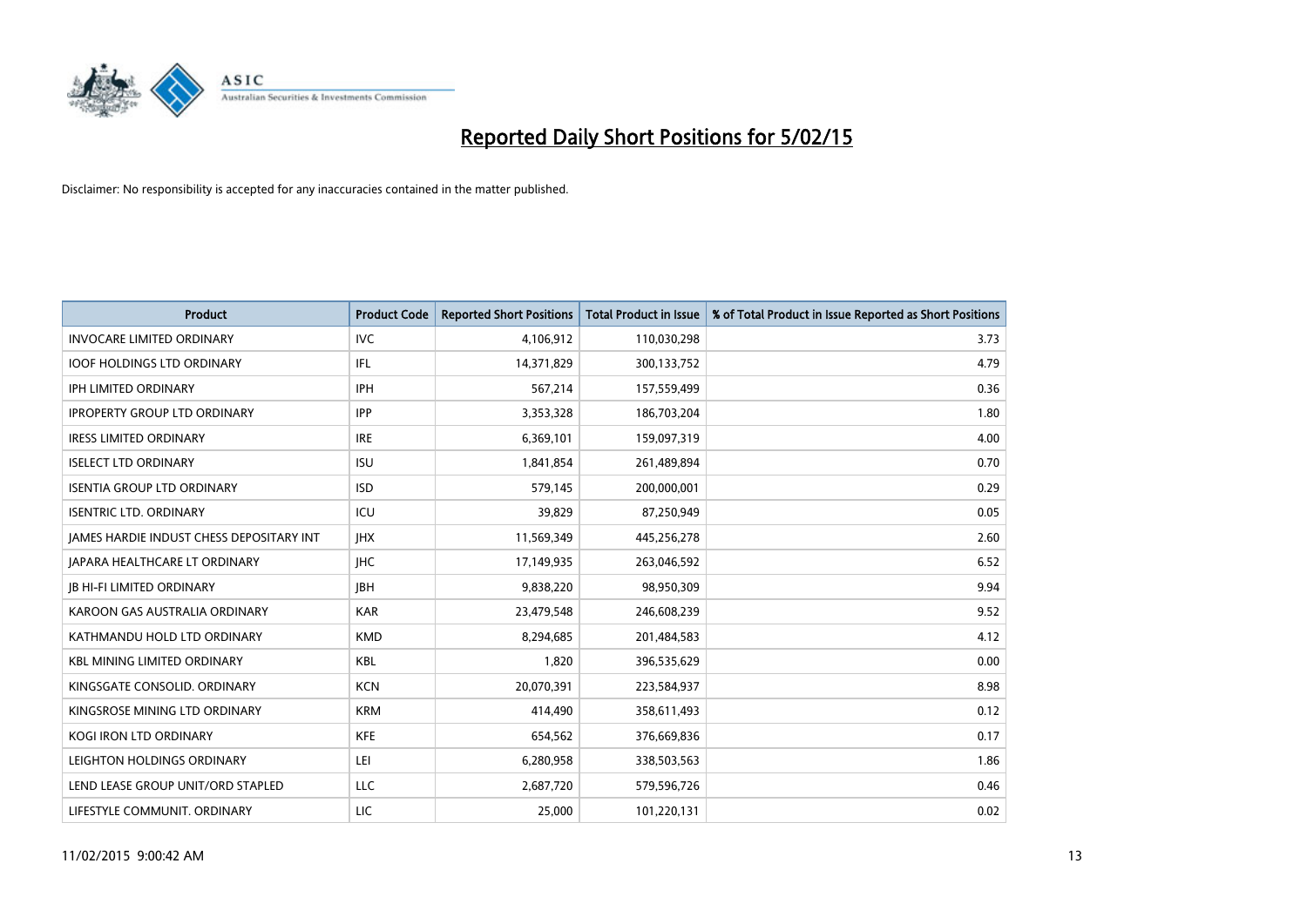

| <b>Product</b>                        | <b>Product Code</b> | <b>Reported Short Positions</b> | <b>Total Product in Issue</b> | % of Total Product in Issue Reported as Short Positions |
|---------------------------------------|---------------------|---------------------------------|-------------------------------|---------------------------------------------------------|
| LIQUEFIED NATURAL ORDINARY            | <b>LNG</b>          | 14,043,610                      | 462,643,201                   | 3.04                                                    |
| LONESTAR RESO LTD ORDINARY            | LNR                 | 122,437                         | 752,187,211                   | 0.02                                                    |
| <b>LYNAS CORPORATION ORDINARY</b>     | <b>LYC</b>          | 84,864,116                      | 3,370,958,700                 | 2.52                                                    |
| <b>M2 GRP LTD ORDINARY</b>            | <b>MTU</b>          | 2,302,687                       | 181,905,060                   | 1.27                                                    |
| <b>MACA LIMITED ORDINARY</b>          | <b>MLD</b>          | 991,247                         | 232,676,373                   | 0.43                                                    |
| <b>MACMAHON HOLDINGS ORDINARY</b>     | <b>MAH</b>          | 813,807                         | 1,261,699,966                 | 0.06                                                    |
| MACO ATLAS ROADS GRP ORDINARY STAPLED | <b>MQA</b>          | 12,879,539                      | 511,538,852                   | 2.52                                                    |
| MACQUARIE GROUP LTD ORDINARY          | MQG                 | 696,163                         | 324,342,024                   | 0.21                                                    |
| MAGELLAN FIN GRP LTD ORDINARY         | <b>MFG</b>          | 1,538,390                       | 159,818,691                   | 0.96                                                    |
| <b>MANTRA GROUP LTD ORDINARY</b>      | <b>MTR</b>          | 4,367,413                       | 249,471,229                   | 1.75                                                    |
| <b>MATRIX C &amp; E LTD ORDINARY</b>  | <b>MCE</b>          | 2,540,638                       | 94,555,428                    | 2.69                                                    |
| <b>MAVERICK DRILLING ORDINARY</b>     | <b>MAD</b>          | 1,073,180                       | 545,000,115                   | 0.20                                                    |
| <b>MAXITRANS INDUSTRIES ORDINARY</b>  | <b>MXI</b>          | 142,989                         | 185,075,653                   | 0.08                                                    |
| MAYNE PHARMA LTD ORDINARY             | <b>MYX</b>          | 16,669,942                      | 593,301,190                   | 2.81                                                    |
| MCMILLAN SHAKESPEARE ORDINARY         | <b>MMS</b>          | 773,710                         | 77,525,801                    | 1.00                                                    |
| MCPHERSON'S LTD ORDINARY              | <b>MCP</b>          | 10,001                          | 96,684,407                    | 0.01                                                    |
| MEDIBANK PRIVATE LTD ORDINARY         | <b>MPL</b>          | 25,122,030                      | 2,754,003,240                 | 0.91                                                    |
| MEDUSA MINING LTD ORDINARY            | <b>MML</b>          | 9,974,824                       | 207,794,301                   | 4.80                                                    |
| MELBOURNE IT LIMITED ORDINARY         | <b>MLB</b>          | 1,000                           | 92,944,392                    | 0.00                                                    |
| MEO AUSTRALIA LTD ORDINARY            | <b>MEO</b>          | 411,000                         | 750,488,387                   | 0.05                                                    |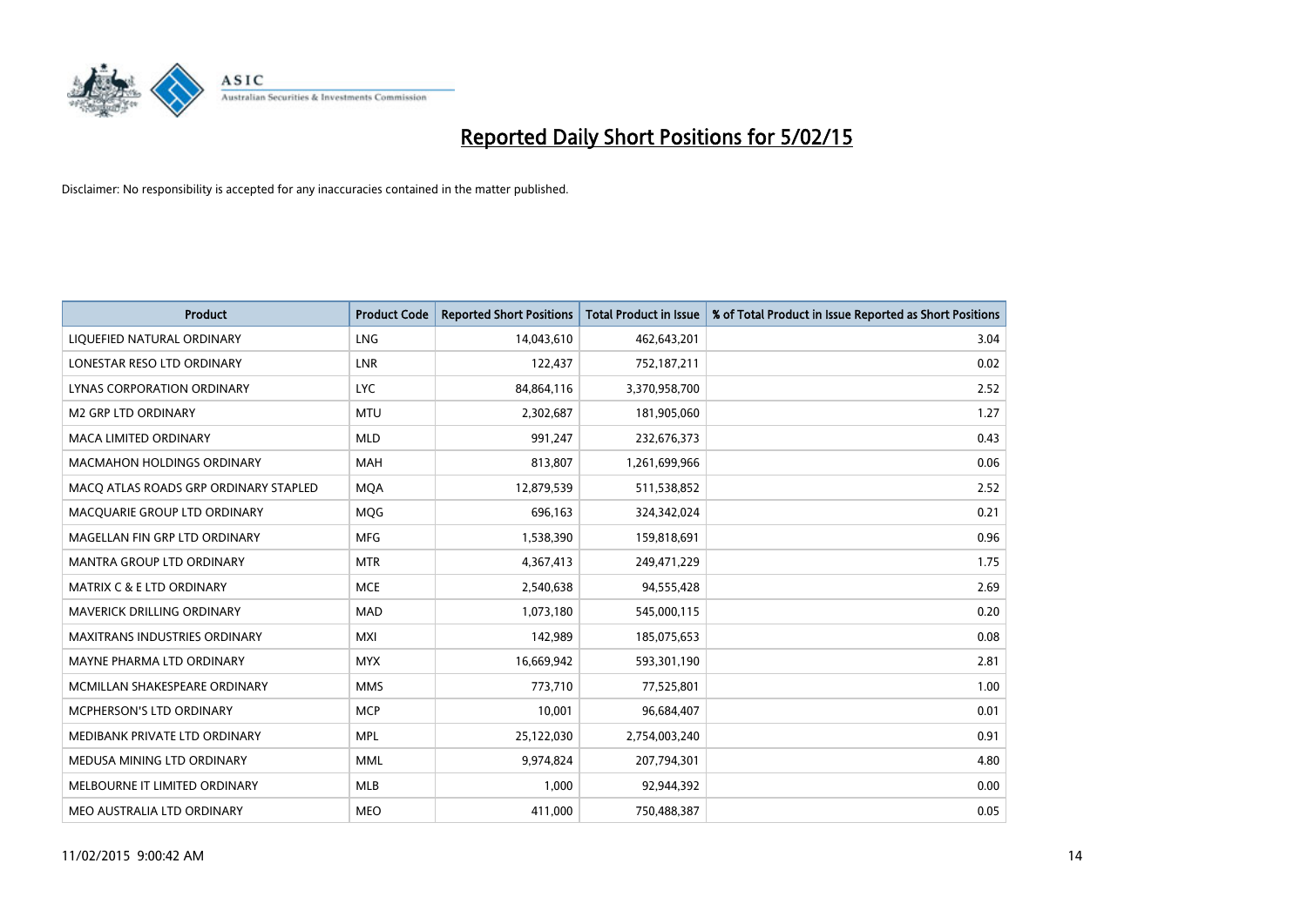

| <b>Product</b>                      | <b>Product Code</b> | <b>Reported Short Positions</b> | <b>Total Product in Issue</b> | % of Total Product in Issue Reported as Short Positions |
|-------------------------------------|---------------------|---------------------------------|-------------------------------|---------------------------------------------------------|
| MERIDIAN ENERGY INSTALMENT RECEIPTS | <b>MEZCA</b>        | 200,000                         | 1,255,413,626                 | 0.02                                                    |
| MESOBLAST LIMITED ORDINARY          | <b>MSB</b>          | 25,148,807                      | 324,201,029                   | 7.76                                                    |
| METALS X LIMITED ORDINARY           | <b>MLX</b>          | 130,458                         | 416,010,939                   | 0.03                                                    |
| METCASH LIMITED ORDINARY            | <b>MTS</b>          | 137,572,038                     | 928,357,876                   | 14.82                                                   |
| METMINCO LIMITED ORDINARY           | <b>MNC</b>          | 32,000                          | 1,855,516,023                 | 0.00                                                    |
| MIGHTY RIVER POWER ORDINARY         | <b>MYT</b>          | 1,737,749                       | 1,400,012,517                 | 0.12                                                    |
| MINCOR RESOURCES NL ORDINARY        | <b>MCR</b>          | 16,435                          | 188,208,274                   | 0.01                                                    |
| MINERAL DEPOSITS ORDINARY           | <b>MDL</b>          | 981,132                         | 103,676,341                   | 0.95                                                    |
| MINERAL RESOURCES, ORDINARY         | <b>MIN</b>          | 16,904,151                      | 187,270,274                   | 9.03                                                    |
| MINT PAYMENTS LTD ORDINARY          | <b>MNW</b>          | 33,879                          | 470,635,552                   | 0.01                                                    |
| MIRABELA NICKEL LTD ORDINARY        | <b>MBN</b>          | 2,012,293                       | 929,710,216                   | 0.22                                                    |
| MIRVAC GROUP STAPLED SECURITIES     | <b>MGR</b>          | 14,661,978                      | 3,697,197,370                 | 0.40                                                    |
| MMAOFFSHOR ORDINARY                 | <b>MRM</b>          | 26,788,500                      | 368,666,221                   | 7.27                                                    |
| MOLOPO ENERGY LTD ORDINARY          | <b>MPO</b>          | 30,833                          | 248,832,798                   | 0.01                                                    |
| MONADELPHOUS GROUP ORDINARY         | <b>MND</b>          | 6,896,665                       | 92,998,380                    | 7.42                                                    |
| MONASH IVF GROUP LTD ORDINARY       | MVF                 | 835,860                         | 231,081,089                   | 0.36                                                    |
| MORTGAGE CHOICE LTD ORDINARY        | MOC                 | 23,066                          | 124,216,248                   | 0.02                                                    |
| <b>MOUNT GIBSON IRON ORDINARY</b>   | <b>MGX</b>          | 73,853,787                      | 1,090,805,085                 | 6.77                                                    |
| MULTIPLEX SITES SITES               | <b>MXUPA</b>        | 2,155                           | 4,500,000                     | 0.05                                                    |
| MYER HOLDINGS LTD ORDINARY          | <b>MYR</b>          | 106,717,291                     | 585,689,551                   | 18.22                                                   |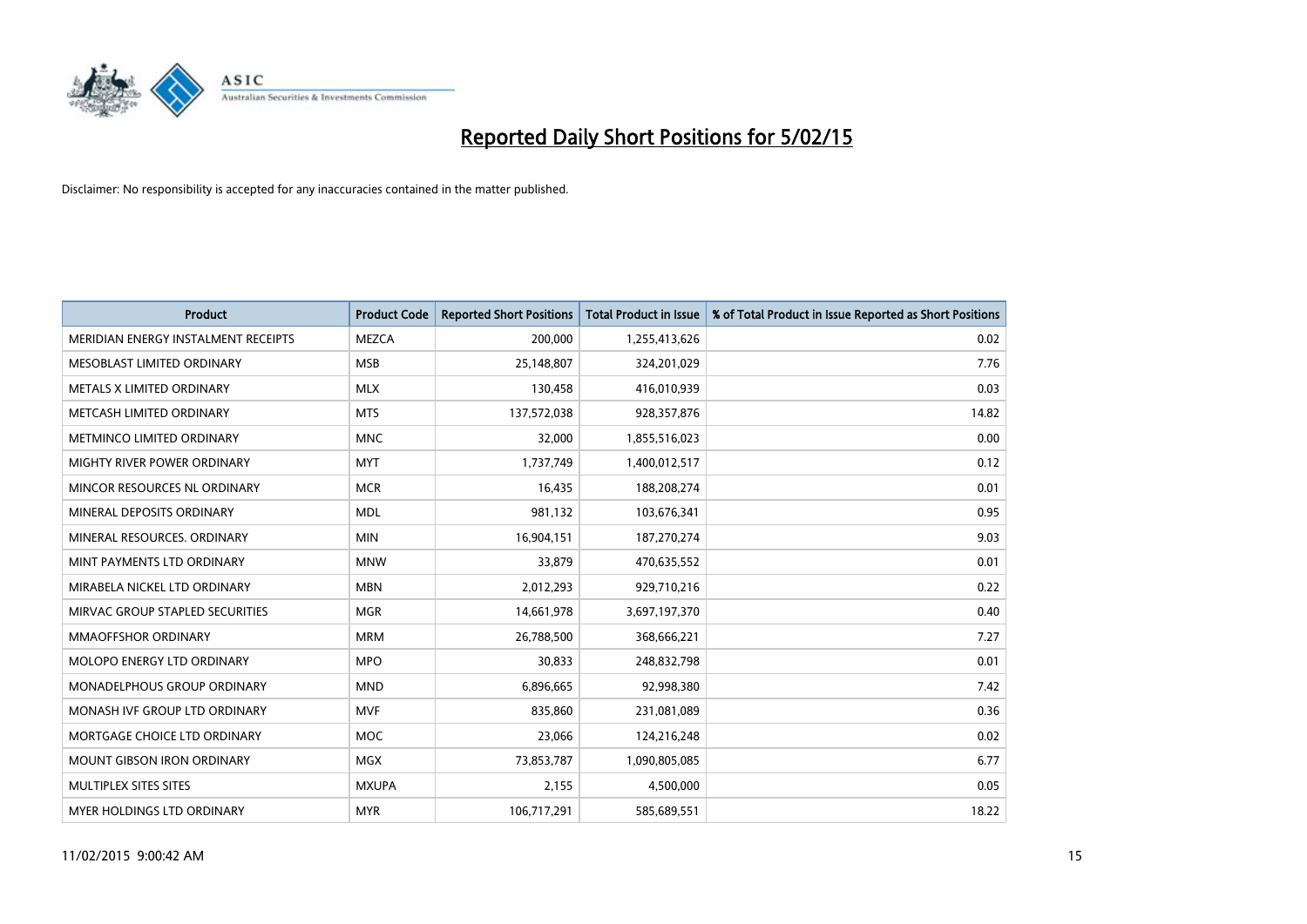

| <b>Product</b>                         | <b>Product Code</b> | <b>Reported Short Positions</b> | <b>Total Product in Issue</b> | % of Total Product in Issue Reported as Short Positions |
|----------------------------------------|---------------------|---------------------------------|-------------------------------|---------------------------------------------------------|
| NANOSONICS LIMITED ORDINARY            | <b>NAN</b>          | 2,351,942                       | 264,362,826                   | 0.89                                                    |
| NATIONAL AUST. BANK ORDINARY           | <b>NAB</b>          | 14,615,324                      | 2,419,353,823                 | 0.60                                                    |
| NATIONAL STORAGE STAPLED               | <b>NSR</b>          | 1,386,247                       | 295,631,660                   | 0.47                                                    |
| NAVITAS LIMITED ORDINARY               | <b>NVT</b>          | 3,140,701                       | 376,037,813                   | 0.84                                                    |
| NEARMAP LTD ORDINARY                   | <b>NEA</b>          | 2,300,254                       | 348,196,101                   | 0.66                                                    |
| NEOMETALS LTD ORDINARY                 | <b>NMT</b>          | 1,015                           | 499,453,895                   | 0.00                                                    |
| NEON ENERGY LIMITED ORDINARY           | <b>NEN</b>          | 13,245                          | 553,037,848                   | 0.00                                                    |
| NEW HOPE CORPORATION ORDINARY          | <b>NHC</b>          | 1,131,075                       | 830,999,449                   | 0.14                                                    |
| NEWCREST MINING ORDINARY               | <b>NCM</b>          | 8,032,737                       | 766,510,971                   | 1.05                                                    |
| NEWS CORP A NON-VOTING CDI             | <b>NWSLV</b>        | 336                             | 2,513,551                     | 0.01                                                    |
| NEWS CORP B VOTING CDI                 | <b>NWS</b>          | 2,858,867                       | 39,943,353                    | 7.16                                                    |
| NEWSAT LIMITED ORDINARY                | <b>NWT</b>          | 6,337,554                       | 643,574,841                   | 0.98                                                    |
| NEXTDC LIMITED ORDINARY                | <b>NXT</b>          | 19,179,523                      | 193,154,486                   | 9.93                                                    |
| NEXUS ENERGY LIMITED ORDINARY          | <b>NXS</b>          | 58,176                          | 1,330,219,459                 | 0.00                                                    |
| NIB HOLDINGS LIMITED ORDINARY          | <b>NHF</b>          | 191,841                         | 439,004,182                   | 0.04                                                    |
| NINE ENTERTAINMENT ORDINARY            | <b>NEC</b>          | 16,755,949                      | 940,295,023                   | 1.78                                                    |
| NOBLE MINERAL RES ORDINARY             | <b>NMG</b>          | 2,365,726                       | 666,397,952                   | 0.36                                                    |
| NORTHERN IRON LTD ORDINARY             | <b>NFE</b>          | 11,392                          | 484,405,314                   | 0.00                                                    |
| NORTHERN STAR ORDINARY                 | <b>NST</b>          | 11,214,906                      | 592,256,718                   | 1.89                                                    |
| NOVION PROPERTY GRP STAPLED SECURITIES | <b>NVN</b>          | 25,702,558                      | 3,050,627,717                 | 0.84                                                    |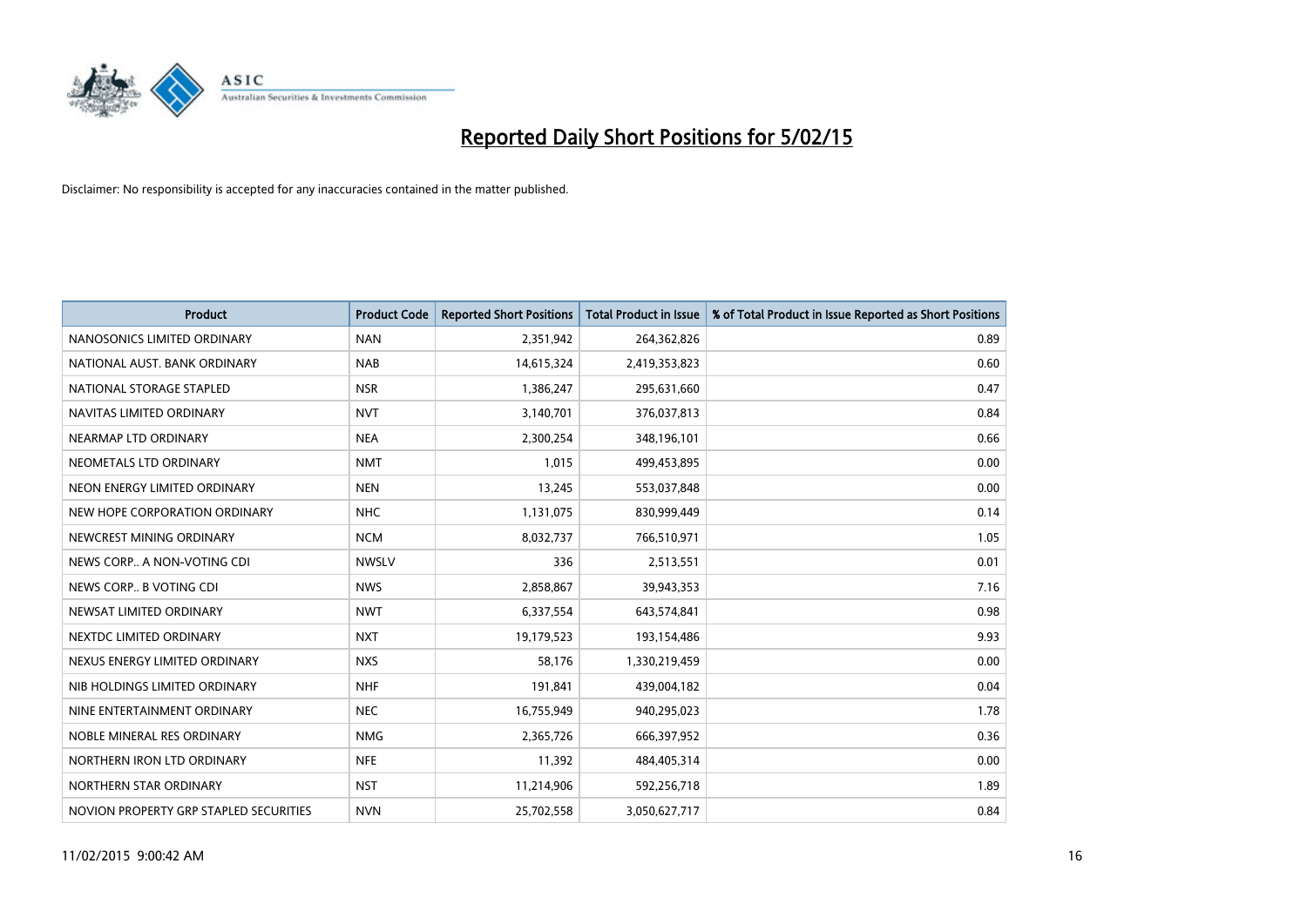

| <b>Product</b>                        | <b>Product Code</b> | <b>Reported Short Positions</b> | <b>Total Product in Issue</b> | % of Total Product in Issue Reported as Short Positions |
|---------------------------------------|---------------------|---------------------------------|-------------------------------|---------------------------------------------------------|
| NRW HOLDINGS LIMITED ORDINARY         | <b>NWH</b>          | 15,429,802                      | 278,888,011                   | 5.53                                                    |
| NUFARM LIMITED ORDINARY               | <b>NUF</b>          | 9,986,050                       | 264,948,132                   | 3.77                                                    |
| NUPLEX INDUSTRIES ORDINARY            | <b>NPX</b>          | 1,000                           | 198,125,827                   | 0.00                                                    |
| OCEANAGOLD CORP. CHESS DEPOSITARY INT | <b>OGC</b>          | 460,090                         | 301,520,186                   | 0.15                                                    |
| OIL SEARCH LTD ORDINARY               | OSH                 | 27,680,062                      | 1,522,692,587                 | 1.82                                                    |
| OM HOLDINGS LIMITED ORDINARY          | OMH                 | 58,082                          | 733,423,337                   | 0.01                                                    |
| OOH!MEDIA LIMITED ORDINARY            | OML                 | 636,416                         | 149,882,534                   | 0.42                                                    |
| ORICA LIMITED ORDINARY                | ORI                 | 28,350,445                      | 372,743,291                   | 7.61                                                    |
| ORIGIN ENERGY ORDINARY                | <b>ORG</b>          | 12,833,389                      | 1,106,310,149                 | 1.16                                                    |
| OROCOBRE LIMITED ORDINARY             | <b>ORE</b>          | 3,729,550                       | 132,041,911                   | 2.82                                                    |
| ORORA LIMITED ORDINARY                | <b>ORA</b>          | 1,280,727                       | 1,206,684,923                 | 0.11                                                    |
| OROTONGROUP LIMITED ORDINARY          | ORL                 | 76,146                          | 40,880,902                    | 0.19                                                    |
| OZ MINERALS ORDINARY                  | <b>OZL</b>          | 5,142,436                       | 303,470,022                   | 1.69                                                    |
| <b>OZFOREX GROUP LTD ORDINARY</b>     | <b>OFX</b>          | 9,515,952                       | 240,000,000                   | 3.96                                                    |
| <b>PACIFIC BRANDS ORDINARY</b>        | <b>PBG</b>          | 86,833,185                      | 917,226,291                   | 9.47                                                    |
| PACIFIC SMILES GRP ORDINARY           | <b>PSQ</b>          | 133,000                         | 151,993,395                   | 0.09                                                    |
| PACT GROUP HLDGS LTD ORDINARY         | PGH                 | 1,377,617                       | 294,145,019                   | 0.47                                                    |
| PALADIN ENERGY LTD ORDINARY           | <b>PDN</b>          | 71,806,178                      | 1,666,927,668                 | 4.31                                                    |
| PANAUST LIMITED ORDINARY              | <b>PNA</b>          | 3,352,530                       | 637,071,326                   | 0.53                                                    |
| PANORAMIC RESOURCES ORDINARY          | PAN                 | 980,841                         | 321,424,015                   | 0.31                                                    |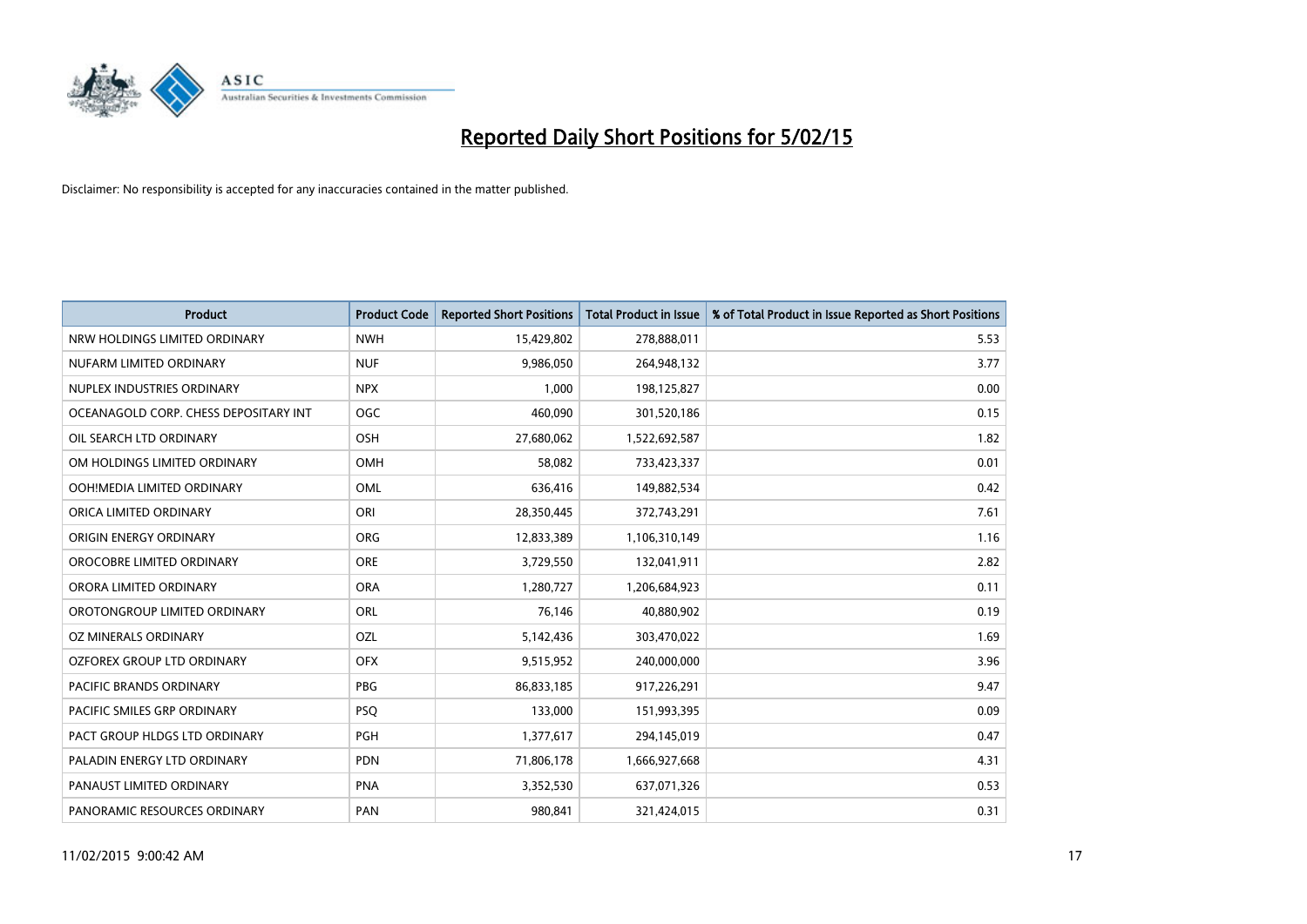

| <b>Product</b>                | <b>Product Code</b> | <b>Reported Short Positions</b> | <b>Total Product in Issue</b> | % of Total Product in Issue Reported as Short Positions |
|-------------------------------|---------------------|---------------------------------|-------------------------------|---------------------------------------------------------|
| PANTERRA GOLD LTD ORDINARY    | PGI                 | 1                               | 848,124,168                   | 0.00                                                    |
| PAPERLINX LIMITED ORDINARY    | <b>PPX</b>          | 57,743                          | 665,181,261                   | 0.01                                                    |
| PATTIES FOODS LTD ORDINARY    | PFL                 | 7,327                           | 139,234,153                   | 0.01                                                    |
| PEET LIMITED ORDINARY         | <b>PPC</b>          | 8,176                           | 484,853,684                   | 0.00                                                    |
| PERPETUAL LIMITED ORDINARY    | PPT                 | 1,145,676                       | 46,574,426                    | 2.46                                                    |
| PERSEUS MINING LTD ORDINARY   | PRU                 | 16,152,934                      | 526,656,401                   | 3.07                                                    |
| PHARMAXIS LTD ORDINARY        | <b>PXS</b>          | 8,777                           | 310,621,349                   | 0.00                                                    |
| PHOSPHAGENICS LTD. ORDINARY   | POH                 | 250,000                         | 1,261,965,957                 | 0.02                                                    |
| PLATINUM ASSET ORDINARY       | <b>PTM</b>          | 1,279,870                       | 581,895,380                   | 0.22                                                    |
| PLATINUM AUSTRALIA ORDINARY   | PLA                 | 836,127                         | 504,968,043                   | 0.17                                                    |
| PLATINUM CAPITAL LTD ORDINARY | <b>PMC</b>          | 1,742                           | 232,190,254                   | 0.00                                                    |
| PMP LIMITED ORDINARY          | <b>PMP</b>          | 27,581                          | 323,781,124                   | 0.01                                                    |
| POSEIDON NICK LTD ORDINARY    | POS                 | 1,903,830                       | 683,588,322                   | 0.28                                                    |
| PRANA BIOTECHNOLOGY ORDINARY  | PBT                 | 2,358,325                       | 488,936,960                   | 0.48                                                    |
| PREMIER INVESTMENTS ORDINARY  | <b>PMV</b>          | 957,098                         | 155,900,075                   | 0.61                                                    |
| PRIMARY HEALTH CARE ORDINARY  | <b>PRY</b>          | 41,231,919                      | 512,130,550                   | 8.05                                                    |
| PRIME MEDIA GRP LTD ORDINARY  | <b>PRT</b>          | 1,210,354                       | 366,330,303                   | 0.33                                                    |
| PROGRAMMED ORDINARY           | <b>PRG</b>          | 789,249                         | 118,651,911                   | 0.67                                                    |
| PROMESA LIMITED ORDINARY      | <b>PRA</b>          | 1,848,713                       | 384,412,465                   | 0.48                                                    |
| PURA VIDA ENERGY NL ORDINARY  | <b>PVD</b>          | 884,126                         | 133,404,383                   | 0.66                                                    |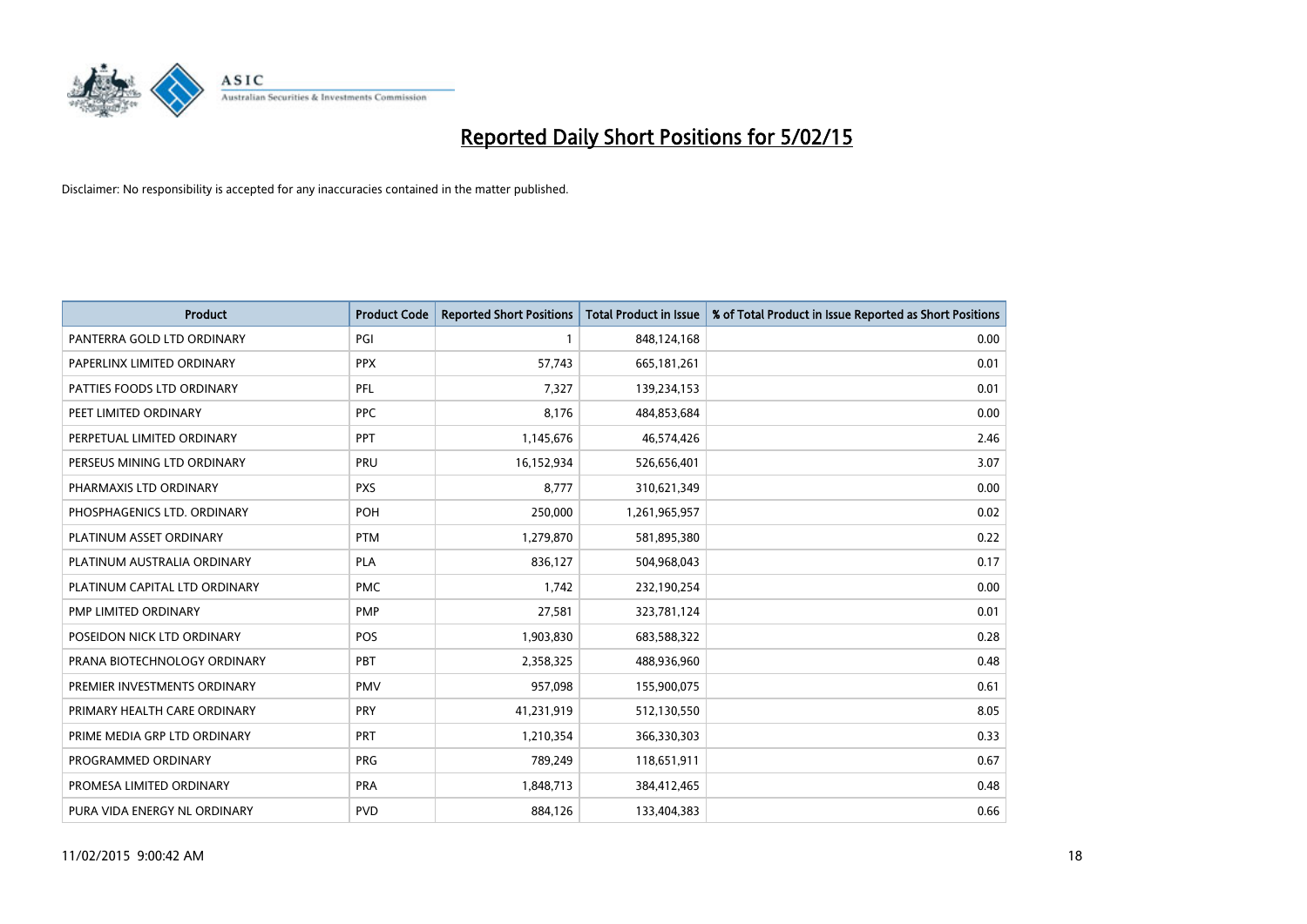

| <b>Product</b>                      | <b>Product Code</b> | <b>Reported Short Positions</b> | <b>Total Product in Issue</b> | % of Total Product in Issue Reported as Short Positions |
|-------------------------------------|---------------------|---------------------------------|-------------------------------|---------------------------------------------------------|
| <b>QANTAS AIRWAYS ORDINARY</b>      | QAN                 | 1,249,220                       | 2,196,330,250                 | 0.06                                                    |
| OBE INSURANCE GROUP ORDINARY        | QBE                 | 13,597,245                      | 1,364,945,301                 | 1.00                                                    |
| <b>QUBE HOLDINGS LTD ORDINARY</b>   | QUB                 | 4,389,946                       | 1,054,428,076                 | 0.42                                                    |
| RAMSAY HEALTH CARE ORDINARY         | <b>RHC</b>          | 426,357                         | 202,081,252                   | 0.21                                                    |
| <b>RCG CORPORATION LTD ORDINARY</b> | <b>RCG</b>          | 292,391                         | 268,408,625                   | 0.11                                                    |
| <b>RCR TOMLINSON ORDINARY</b>       | <b>RCR</b>          | 781,981                         | 138,745,453                   | 0.56                                                    |
| <b>REA GROUP ORDINARY</b>           | <b>REA</b>          | 2,098,495                       | 131,714,699                   | 1.59                                                    |
| RECALL HOLDINGS LTD ORDINARY        | <b>REC</b>          | 619,793                         | 313,674,711                   | 0.20                                                    |
| <b>RECKON LIMITED ORDINARY</b>      | <b>RKN</b>          | 1,482,377                       | 112,084,762                   | 1.32                                                    |
| RED 5 LIMITED ORDINARY              | <b>RED</b>          | 174,740                         | 759,451,008                   | 0.02                                                    |
| RED FORK ENERGY ORDINARY            | <b>RFE</b>          | 112,160                         | 501,051,719                   | 0.02                                                    |
| REDBANK ENERGY LTD ORDINARY         | AEJ                 | 13                              | 786,287                       | 0.00                                                    |
| REGIONAL EXPRESS ORDINARY           | <b>REX</b>          | 36,637                          | 110,154,375                   | 0.03                                                    |
| REGIS HEALTHCARE LTD ORDINARY       | <b>REG</b>          | 1,988,249                       | 300, 345, 797                 | 0.66                                                    |
| REGIS RESOURCES ORDINARY            | <b>RRL</b>          | 33,656,785                      | 499,781,595                   | 6.73                                                    |
| RESMED INC CDI 10:1                 | <b>RMD</b>          | 7,276,552                       | 1,403,838,170                 | 0.52                                                    |
| RESOLUTE MINING ORDINARY            | <b>RSG</b>          | 3,907,075                       | 641,189,223                   | 0.61                                                    |
| <b>RESOURCE GENERATION ORDINARY</b> | <b>RES</b>          | 1,220                           | 581,380,338                   | 0.00                                                    |
| RETAIL FOOD GROUP ORDINARY          | <b>RFG</b>          | 5,097,574                       | 159,386,728                   | 3.20                                                    |
| REX MINERALS LIMITED ORDINARY       | <b>RXM</b>          | 908,031                         | 220,519,784                   | 0.41                                                    |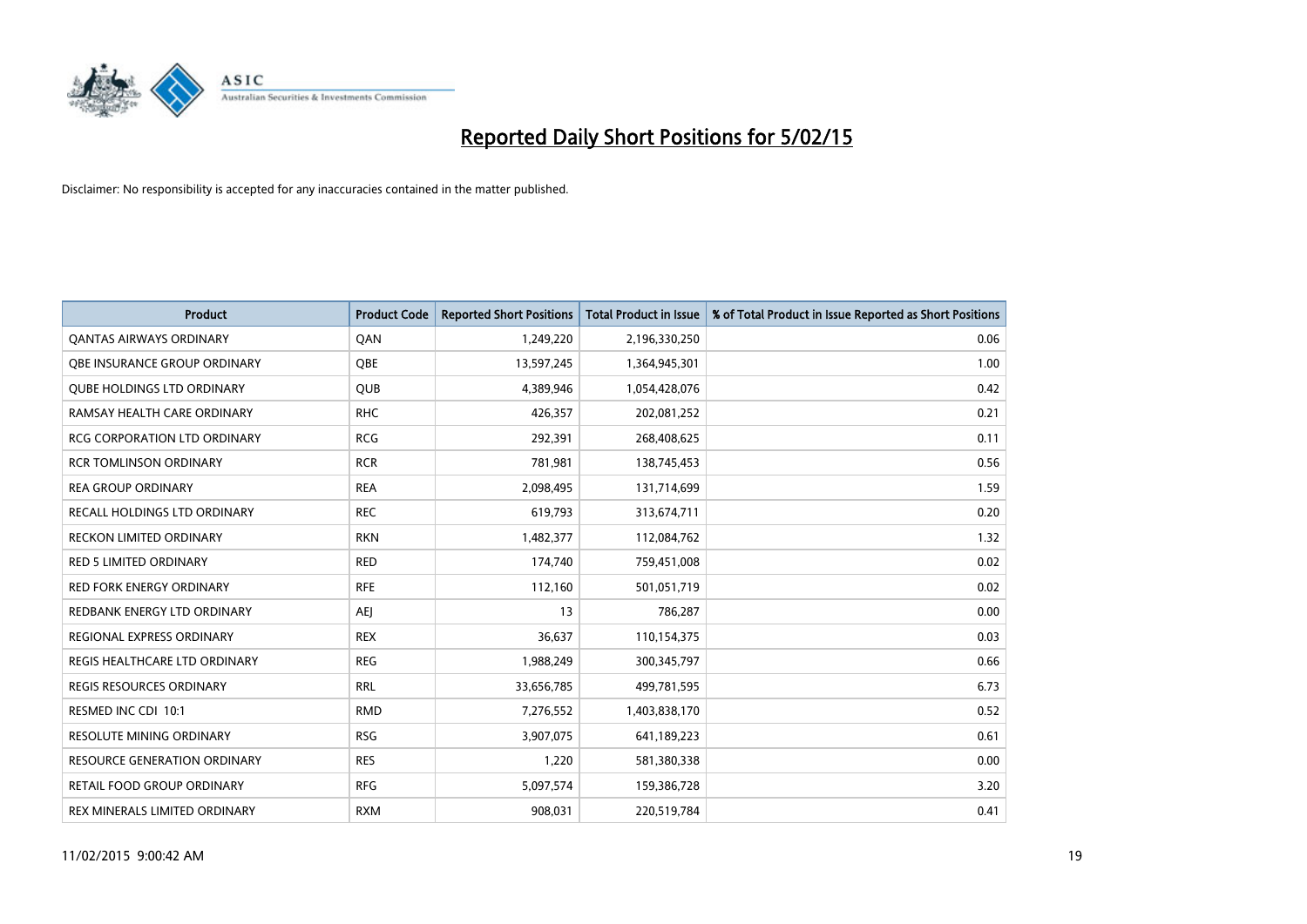

| <b>Product</b>                               | <b>Product Code</b> | <b>Reported Short Positions</b> | <b>Total Product in Issue</b> | % of Total Product in Issue Reported as Short Positions |
|----------------------------------------------|---------------------|---------------------------------|-------------------------------|---------------------------------------------------------|
| <b>RIDLEY CORPORATION ORDINARY</b>           | <b>RIC</b>          | 10,997                          | 307,817,071                   | 0.00                                                    |
| RIO TINTO LIMITED ORDINARY                   | <b>RIO</b>          | 4,054,018                       | 435,758,720                   | 0.93                                                    |
| <b>RNY PROPERTY TRUST UNITS</b>              | <b>RNY</b>          | 1,404,000                       | 263,413,889                   | 0.53                                                    |
| ROC OIL COMPANY ORDINARY                     | <b>ROC</b>          | 1,212,815                       | 687,618,400                   | 0.18                                                    |
| <b>ROX RESOURCES ORDINARY</b>                | <b>RXL</b>          | 5,523,255                       | 849,673,095                   | 0.65                                                    |
| ROYAL WOLF HOLDINGS ORDINARY                 | <b>RWH</b>          | 181,790                         | 100,387,052                   | 0.18                                                    |
| SAI GLOBAL LIMITED ORDINARY                  | SAI                 | 904,972                         | 211,761,727                   | 0.43                                                    |
| SALMAT LIMITED ORDINARY                      | <b>SLM</b>          | 102,029                         | 159,812,799                   | 0.06                                                    |
| SANDFIRE RESOURCES ORDINARY                  | <b>SFR</b>          | 2,735,464                       | 155,950,968                   | 1.75                                                    |
| SANTOS LTD ORDINARY                          | <b>STO</b>          | 16,504,285                      | 982,307,809                   | 1.68                                                    |
| SARACEN MINERAL ORDINARY                     | SAR                 | 1,766,426                       | 792,784,738                   | 0.22                                                    |
| <b>SCA PROPERTY GROUP STAPLED SECURITIES</b> | SCP                 | 21,868,071                      | 650,839,582                   | 3.36                                                    |
| <b>SCENTRE GRP STAPLED</b>                   | SCG                 | 15,574,495                      | 5,324,296,678                 | 0.29                                                    |
| SEDGMAN LIMITED ORDINARY                     | SDM                 | 1,128,550                       | 227,059,277                   | 0.50                                                    |
| SEEK LIMITED ORDINARY                        | <b>SEK</b>          | 9,109,684                       | 342,622,917                   | 2.66                                                    |
| SELECT HARVESTS ORDINARY                     | SHV                 | 1,174,235                       | 70,940,874                    | 1.66                                                    |
| SENEX ENERGY LIMITED ORDINARY                | SXY                 | 95,847,168                      | 1,149,657,377                 | 8.34                                                    |
| SERVICE STREAM ORDINARY                      | <b>SSM</b>          | 30                              | 386,389,873                   | 0.00                                                    |
| SEVEN GROUP HOLDINGS ORDINARY                | <b>SVW</b>          | 9,509,280                       | 296,260,281                   | 3.21                                                    |
| SEVEN WEST MEDIA LTD ORDINARY                | SWM                 | 20,013,697                      | 999,160,872                   | 2.00                                                    |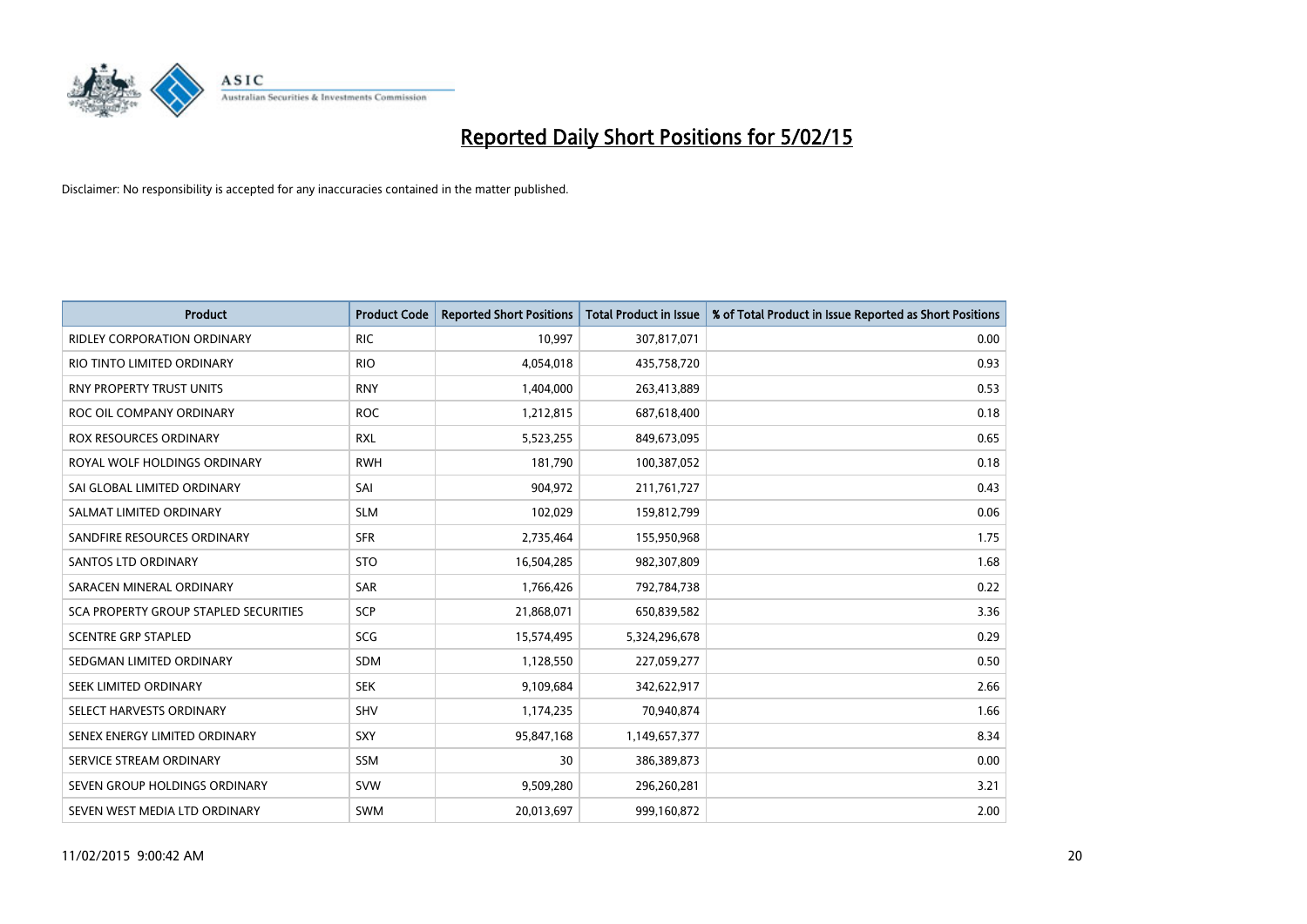

| <b>Product</b>                           | <b>Product Code</b> | <b>Reported Short Positions</b> | <b>Total Product in Issue</b> | % of Total Product in Issue Reported as Short Positions |
|------------------------------------------|---------------------|---------------------------------|-------------------------------|---------------------------------------------------------|
| SEYMOUR WHYTE LTD ORDINARY               | <b>SWL</b>          | 56,371                          | 87,647,595                    | 0.06                                                    |
| SG FLEET GROUP LTD ORDINARY              | SGF                 | 500,000                         | 242,691,826                   | 0.21                                                    |
| SHINE CORPORATE ORDINARY                 | <b>SHI</b>          | 59,118                          | 172,400,081                   | 0.03                                                    |
| SIGMA PHARMACEUTICAL ORDINARY            | <b>SIP</b>          | 21,538,565                      | 1,108,086,575                 | 1.94                                                    |
| SILEX SYSTEMS ORDINARY                   | <b>SLX</b>          | 6,993,734                       | 170,467,339                   | 4.10                                                    |
| SILVER CHEF LIMITED ORDINARY             | SIV                 | 13,760                          | 29,640,865                    | 0.05                                                    |
| SILVER LAKE RESOURCE ORDINARY            | <b>SLR</b>          | 19,132,482                      | 503,233,971                   | 3.80                                                    |
| SIMONDS GRP LTD ORDINARY                 | <b>SIO</b>          | 656,557                         | 151,412,268                   | 0.43                                                    |
| SIMS METAL MGMT LTD ORDINARY             | SGM                 | 18,174,572                      | 204,696,717                   | 8.88                                                    |
| SINGAPORE TELECOMM. CHESS DEPOSITARY INT | SGT                 | 5,548,457                       | 123,654,879                   | 4.49                                                    |
| SINO GAS ENERGY ORDINARY                 | <b>SEH</b>          | 11,046,746                      | 1,544,247,358                 | 0.72                                                    |
| SIRIUS RESOURCES NL ORDINARY             | <b>SIR</b>          | 16,182,489                      | 341,438,269                   | 4.74                                                    |
| SIRTEX MEDICAL ORDINARY                  | <b>SRX</b>          | 161,142                         | 56,530,231                    | 0.29                                                    |
| SKILLED GROUP LTD ORDINARY               | <b>SKE</b>          | 7,774,145                       | 235,753,791                   | 3.30                                                    |
| <b>SKY NETWORK ORDINARY</b>              | <b>SKT</b>          | 11,379,053                      | 389,139,785                   | 2.92                                                    |
| SKYCITY ENT GRP LTD ORDINARY             | <b>SKC</b>          | 8,793,043                       | 587,472,741                   | 1.50                                                    |
| <b>SLATER &amp; GORDON ORDINARY</b>      | SGH                 | 5,037,405                       | 208,695,621                   | 2.41                                                    |
| SMS MANAGEMENT. ORDINARY                 | <b>SMX</b>          | 1,507,390                       | 69,318,017                    | 2.17                                                    |
| SONIC HEALTHCARE ORDINARY                | SHL                 | 3,259,863                       | 401,401,556                   | 0.81                                                    |
| SOUL PATTINSON (W.H) ORDINARY            | SOL                 | 19,614                          | 239,395,320                   | 0.01                                                    |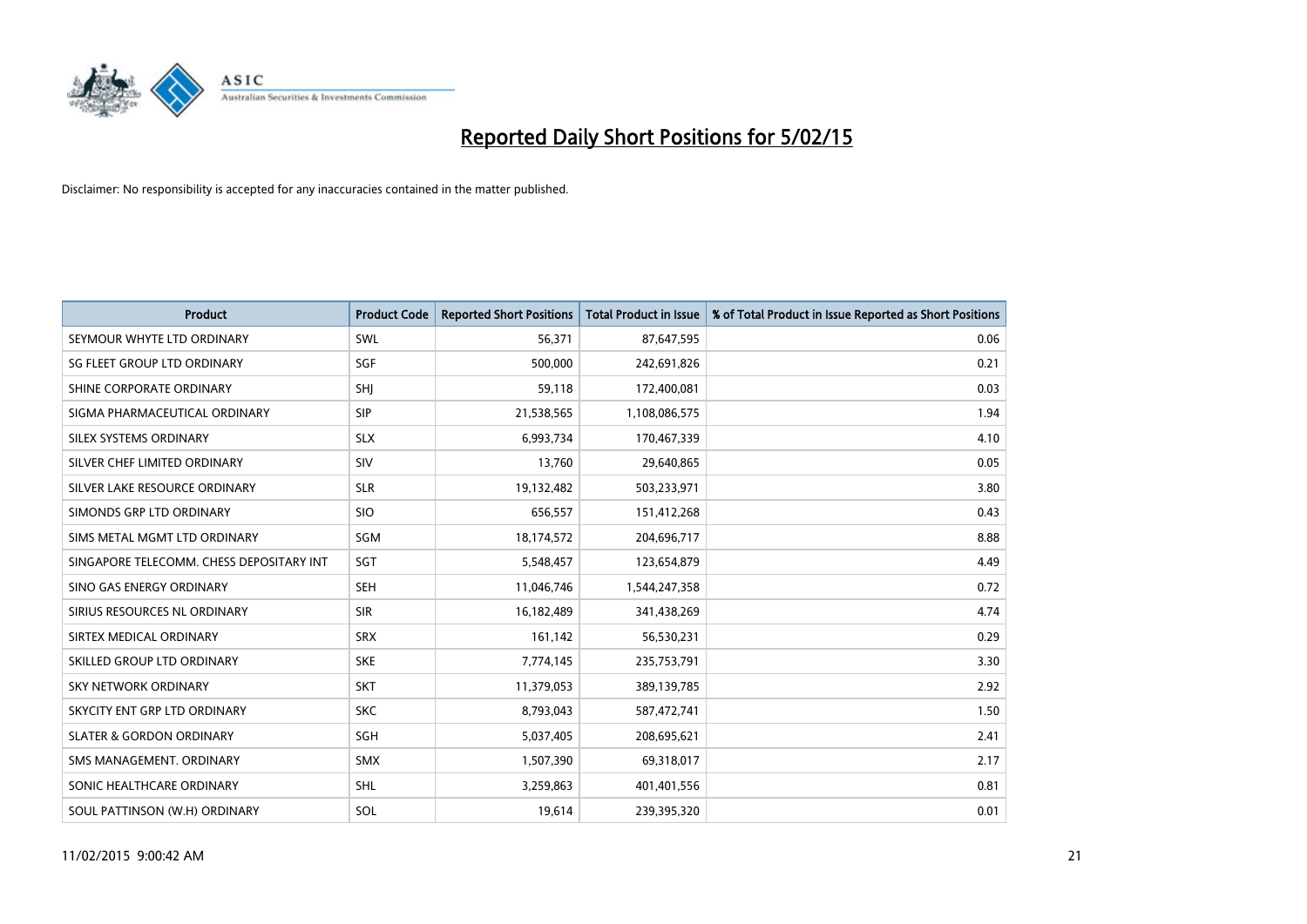

| <b>Product</b>                           | <b>Product Code</b> | <b>Reported Short Positions</b> | <b>Total Product in Issue</b> | % of Total Product in Issue Reported as Short Positions |
|------------------------------------------|---------------------|---------------------------------|-------------------------------|---------------------------------------------------------|
| SPARK INFRASTRUCTURE STAPLED US PROHIBT. | SKI                 | 26,545,696                      | 1,466,360,128                 | 1.81                                                    |
| SPARK NEW ZEALAND ORDINARY               | <b>SPK</b>          | 9,286,636                       | 1,834,775,347                 | 0.51                                                    |
| SPDR 200 FUND ETF UNITS                  | <b>STW</b>          | 22,190                          | 48,405,598                    | 0.05                                                    |
| SPECIALTY FASHION ORDINARY               | <b>SFH</b>          | 31,994                          | 192,236,121                   | 0.02                                                    |
| SPOTLESS GRP HLD LTD ORDINARY            | <b>SPO</b>          | 30,595,463                      | 1,098,290,178                 | 2.79                                                    |
| ST BARBARA LIMITED ORDINARY              | <b>SBM</b>          | 7,200,407                       | 495,102,525                   | 1.45                                                    |
| STARPHARMA HOLDINGS ORDINARY             | <b>SPL</b>          | 9,110,914                       | 319,138,501                   | 2.85                                                    |
| STEADFAST GROUP LTD ORDINARY             | <b>SDF</b>          | 16,796,012                      | 503,352,992                   | 3.34                                                    |
| STHN CROSS MEDIA ORDINARY                | SXL                 | 34,362,632                      | 732,319,622                   | 4.69                                                    |
| STOCKLAND UNITS/ORD STAPLED              | SGP                 | 7,566,207                       | 2,348,746,744                 | 0.32                                                    |
| STRAITS RES LTD. ORDINARY                | SRO                 | 20,212                          | 1,217,730,293                 | 0.00                                                    |
| STW COMMUNICATIONS ORDINARY              | SGN                 | 8,160,745                       | 409,699,000                   | 1.99                                                    |
| SUNCORP GROUP LTD ORDINARY               | <b>SUN</b>          | 7,020,679                       | 1,286,600,980                 | 0.55                                                    |
| SUNDANCE ENERGY ORDINARY                 | <b>SEA</b>          | 5,184,118                       | 549,295,839                   | 0.94                                                    |
| SUNDANCE RESOURCES ORDINARY              | SDL                 | 85,976,491                      | 3,110,250,938                 | 2.76                                                    |
| SUNLAND GROUP LTD ORDINARY               | <b>SDG</b>          | 103,622                         | 181,710,087                   | 0.06                                                    |
| SUPER RET REP LTD ORDINARY               | SUL                 | 22,203,922                      | 197,030,571                   | 11.27                                                   |
| SWICK MINING ORDINARY                    | <b>SWK</b>          | 48,800                          | 217,643,703                   | 0.02                                                    |
| SYD AIRPORT STAPLED US PROHIBIT.         | <b>SYD</b>          | 26,311,326                      | 2,216,216,041                 | 1.19                                                    |
| SYRAH RESOURCES ORDINARY                 | <b>SYR</b>          | 5,937,095                       | 164,210,076                   | 3.62                                                    |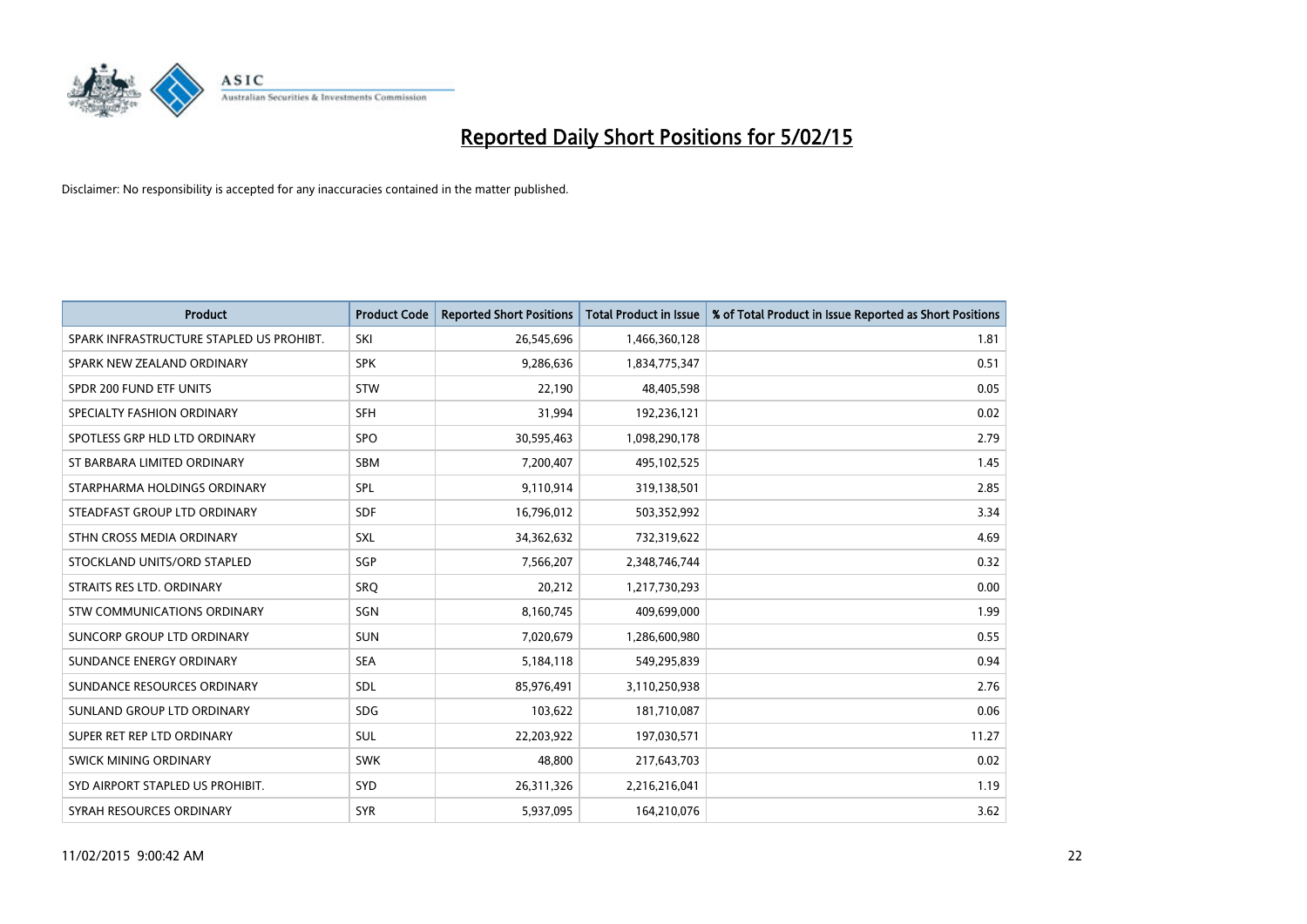

| <b>Product</b>                 | <b>Product Code</b> | <b>Reported Short Positions</b> | <b>Total Product in Issue</b> | % of Total Product in Issue Reported as Short Positions |
|--------------------------------|---------------------|---------------------------------|-------------------------------|---------------------------------------------------------|
| TABCORP HOLDINGS LTD ORDINARY  | <b>TAH</b>          | 24,493,494                      | 765,652,364                   | 3.20                                                    |
| TAP OIL LIMITED ORDINARY       | <b>TAP</b>          | 91,060                          | 243,186,639                   | 0.04                                                    |
| TASSAL GROUP LIMITED ORDINARY  | <b>TGR</b>          | 267,223                         | 146,897,115                   | 0.18                                                    |
| TATTS GROUP LTD ORDINARY       | <b>TTS</b>          | 24,913,597                      | 1,445,759,948                 | 1.72                                                    |
| <b>TECHNOLOGY ONE ORDINARY</b> | <b>TNE</b>          | 3,330,416                       | 309,209,455                   | 1.08                                                    |
| TELSTRA CORPORATION, ORDINARY  | <b>TLS</b>          | 79,877,154                      | 12,225,655,836                | 0.65                                                    |
| TEN NETWORK HOLDINGS ORDINARY  | <b>TEN</b>          | 136,414,662                     | 2,630,984,596                 | 5.18                                                    |
| TERANGA GOLD CORP CDI 1:1      | <b>TGZ</b>          | 1,374                           | 71,243,714                    | 0.00                                                    |
| TFS CORPORATION LTD ORDINARY   | <b>TFC</b>          | 11,417,538                      | 326,983,445                   | 3.49                                                    |
| THE PAS GROUP LTD ORDINARY     | <b>PGR</b>          | 113,324                         | 136,690,860                   | 0.08                                                    |
| THE REJECT SHOP ORDINARY       | <b>TRS</b>          | 2,353,088                       | 28,844,648                    | 8.16                                                    |
| THINK CHILDCARE EDU ORDINARY   | <b>TNK</b>          | 500,000                         | 39,600,000                    | 1.26                                                    |
| THORN GROUP LIMITED ORDINARY   | <b>TGA</b>          | 26,970                          | 151,337,839                   | 0.02                                                    |
| TIGER RESOURCES ORDINARY       | TGS                 | 5,899,994                       | 1,143,541,406                 | 0.52                                                    |
| TOLL HOLDINGS LTD ORDINARY     | <b>TOL</b>          | 25,242,636                      | 717,437,878                   | 3.52                                                    |
| TORO ENERGY LIMITED ORDINARY   | <b>TOE</b>          | 30,944                          | 1,903,769,581                 | 0.00                                                    |
| TOWER LIMITED ORDINARY         | <b>TWR</b>          | 1,000                           | 178,145,130                   | 0.00                                                    |
| TOX FREE SOLUTIONS ORDINARY    | <b>TOX</b>          | 1,616,735                       | 133,752,359                   | 1.21                                                    |
| TPG TELECOM LIMITED ORDINARY   | <b>TPM</b>          | 15,313,391                      | 793,808,141                   | 1.93                                                    |
| TRADE ME GROUP ORDINARY        | <b>TME</b>          | 5,161,808                       | 396,830,595                   | 1.30                                                    |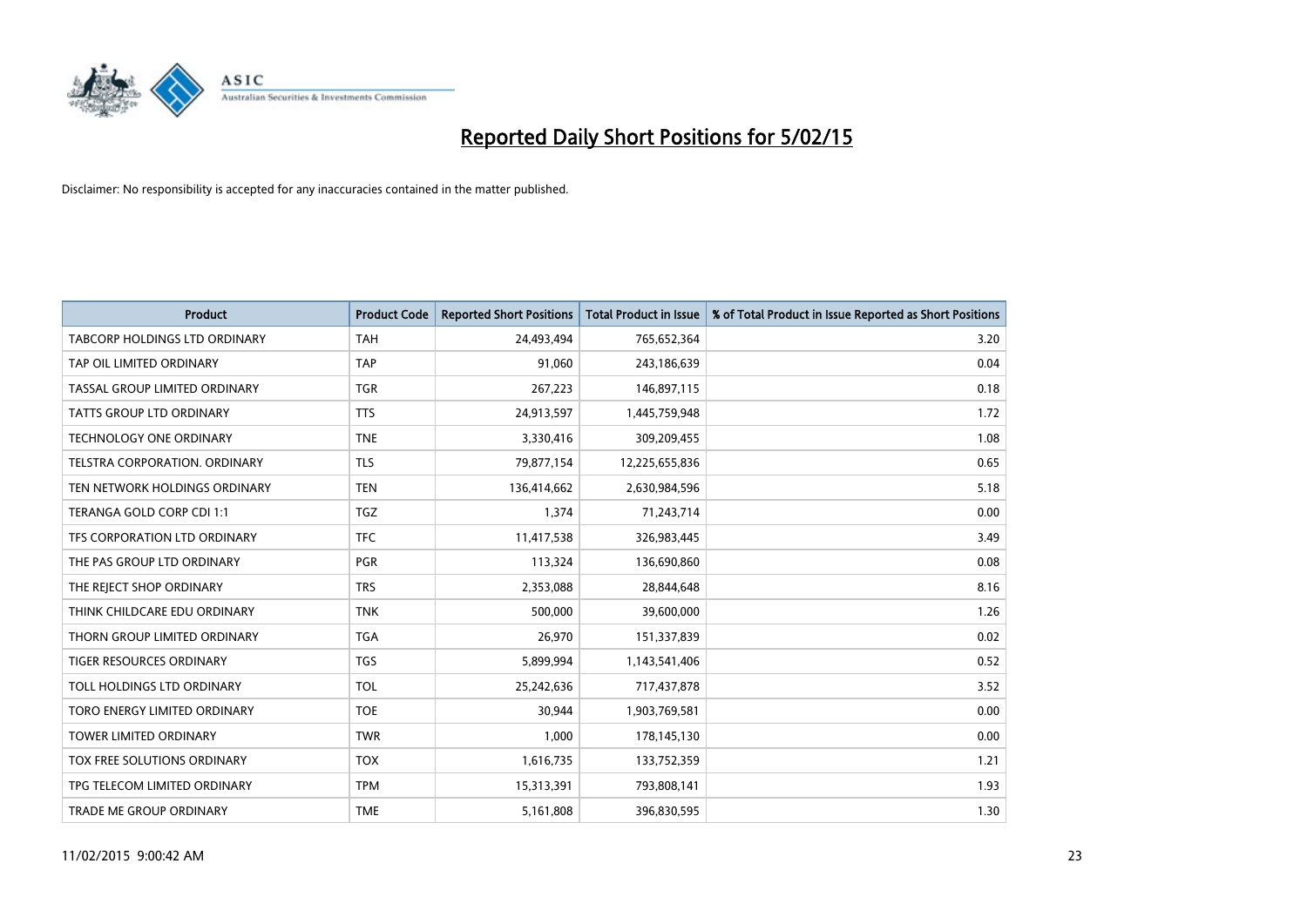

| <b>Product</b>                       | <b>Product Code</b> | <b>Reported Short Positions</b> | <b>Total Product in Issue</b> | % of Total Product in Issue Reported as Short Positions |
|--------------------------------------|---------------------|---------------------------------|-------------------------------|---------------------------------------------------------|
| <b>TRANSFIELD SERVICES ORDINARY</b>  | <b>TSE</b>          | 6,684,783                       | 512,457,716                   | 1.30                                                    |
| TRANSPACIFIC INDUST. ORDINARY        | <b>TPI</b>          | 83,894,081                      | 1,579,699,505                 | 5.31                                                    |
| TRANSURBAN GROUP TRIPLE STAPLED SEC. | TCL                 | 11,655,257                      | 1,906,390,878                 | 0.61                                                    |
| <b>TREASURY GROUP ORDINARY</b>       | <b>TRG</b>          | 68,284                          | 27,604,144                    | 0.25                                                    |
| TREASURY WINE ESTATE ORDINARY        | <b>TWE</b>          | 9,904,163                       | 651,261,403                   | 1.52                                                    |
| TROY RESOURCES LTD ORDINARY          | <b>TRY</b>          | 3,135,932                       | 195,265,161                   | 1.61                                                    |
| UGL LIMITED ORDINARY                 | UGL                 | 19,302,484                      | 166,511,240                   | 11.59                                                   |
| UNILIFE CORPORATION CDI 6:1          | <b>UNS</b>          | 86,599                          | 273,135,402                   | 0.03                                                    |
| UNITY MINING LTD ORDINARY            | <b>UML</b>          | 320,000                         | 1,140,312,866                 | 0.03                                                    |
| <b>UXC LIMITED ORDINARY</b>          | <b>UXC</b>          | 1,695,276                       | 331,590,518                   | 0.51                                                    |
| <b>VEDA GROUP LTD ORDINARY</b>       | <b>VED</b>          | 12,680,629                      | 842,055,406                   | 1.51                                                    |
| <b>VENTURE MINERALS ORDINARY</b>     | <b>VMS</b>          | 238,000                         | 287,320,170                   | 0.08                                                    |
| <b>VILLAGE ROADSHOW LTD ORDINARY</b> | <b>VRL</b>          | 1,237,229                       | 159,515,151                   | 0.78                                                    |
| <b>VIRGIN AUS HLDG LTD ORDINARY</b>  | <b>VAH</b>          | 33,514,738                      | 3,524,912,131                 | 0.95                                                    |
| <b>VIRTUS HEALTH LTD ORDINARY</b>    | <b>VRT</b>          | 5,866,195                       | 79,885,938                    | 7.34                                                    |
| VISION EYE INSTITUTE ORDINARY        | <b>VEI</b>          | 1,586,666                       | 178,873,554                   | 0.89                                                    |
| <b>VOCATION LTD ORDINARY</b>         | <b>VET</b>          | 11,700,483                      | 230,000,000                   | 5.09                                                    |
| <b>VOCUS COMMS LTD ORDINARY</b>      | VOC                 | 2,804,256                       | 105,385,283                   | 2.66                                                    |
| WAM CAPITAL LIMITED ORDINARY         | <b>WAM</b>          | 171                             | 345,405,201                   | 0.00                                                    |
| WARRNAMBOOL CHEESE ORDINARY          | <b>WCB</b>          | 19                              | 56,098,797                    | 0.00                                                    |